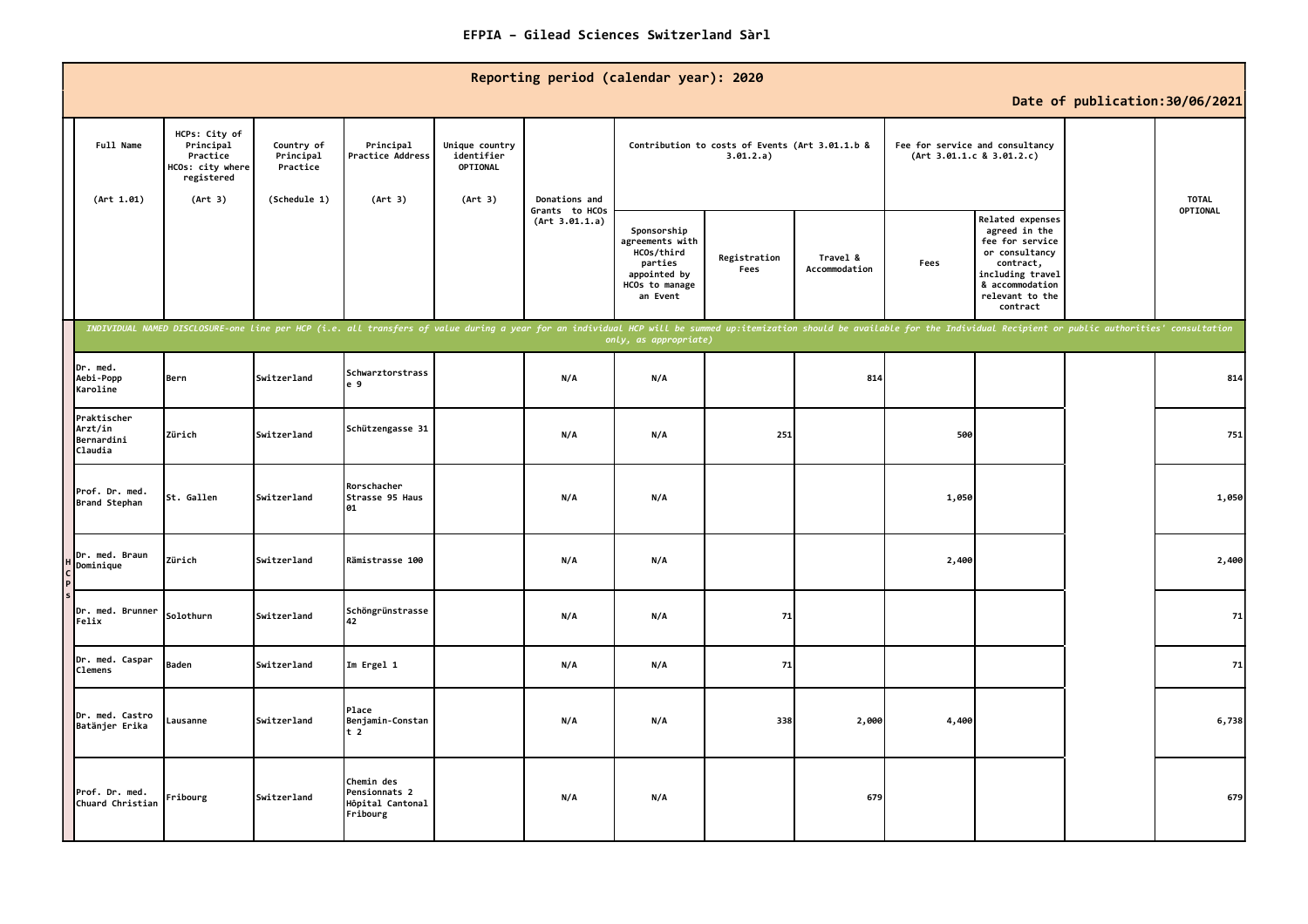| Full Name<br>(Art 1.01)                       | HCPs: City of<br>Principal<br>Practice<br>HCOs: city where<br>registered<br>(Art 3) | Country of<br>Principal<br>Practice<br>(Schedule 1) | Principal<br>Practice Address<br>(Art 3)                                                                                                                                                                                       | Unique country<br>identifier<br>OPTIONAL<br>(Art 3) | Donations and                    |                                                                                                       | Contribution to costs of Events (Art 3.01.1.b &<br>3.01.2.a) |                           | Fee for service and consultancy<br>(Art 3.01.1.c 8 3.01.2.c) |                                                                                                                                                           | <b>TOTAL</b> |
|-----------------------------------------------|-------------------------------------------------------------------------------------|-----------------------------------------------------|--------------------------------------------------------------------------------------------------------------------------------------------------------------------------------------------------------------------------------|-----------------------------------------------------|----------------------------------|-------------------------------------------------------------------------------------------------------|--------------------------------------------------------------|---------------------------|--------------------------------------------------------------|-----------------------------------------------------------------------------------------------------------------------------------------------------------|--------------|
|                                               |                                                                                     |                                                     |                                                                                                                                                                                                                                |                                                     | Grants to HCOs<br>(Art 3.01.1.a) | Sponsorship<br>agreements with<br>HCOs/third<br>parties<br>appointed by<br>HCOs to manage<br>an Event | Registration<br>Fees                                         | Travel &<br>Accommodation | Fees                                                         | Related expenses<br>agreed in the<br>fee for service<br>or consultancy<br>contract,<br>including travel<br>& accommodation<br>relevant to the<br>contract | OPTIONAL     |
|                                               |                                                                                     |                                                     | INDIVIDUAL NAMED DISCLOSURE-one line per HCP (i.e. all transfers of value during a year for an individual HCP will be summed up:itemization should be available for the Individual Recipient or public authorities' consultati |                                                     |                                  | only, as appropriate)                                                                                 |                                                              |                           |                                                              |                                                                                                                                                           |              |
| Praktischer<br>Arzt/in de<br>Goycoechea Diego | Echichens                                                                           | Switzerland                                         | Route du Village<br>14                                                                                                                                                                                                         |                                                     | N/A                              | N/A                                                                                                   | 71                                                           |                           |                                                              |                                                                                                                                                           | 71           |
| Dr. med. Diaconu<br>Brindusa                  | Solothurn                                                                           | Switzerland                                         | Schöngrünstrasse<br>42                                                                                                                                                                                                         |                                                     | N/A                              | N/A                                                                                                   | 592                                                          | 255                       |                                                              |                                                                                                                                                           | 847          |
| Prof. Dr. med.<br>Dudler Jean                 | Fribourg                                                                            | Switzerland                                         | Chemin des<br>Pensionnats 2                                                                                                                                                                                                    |                                                     | N/A                              | N/A                                                                                                   |                                                              |                           | 2,650                                                        |                                                                                                                                                           | 2,650        |
| Dr. med. Forster<br>Adrian                    | Zürich                                                                              | Switzerland                                         | Lengghalde 2                                                                                                                                                                                                                   |                                                     | N/A                              | N/A                                                                                                   |                                                              |                           | 1,130                                                        |                                                                                                                                                           | 1,130        |
| Glass Tracy                                   | <b>Basel</b>                                                                        | Switzerland                                         | Socinstrasse 57                                                                                                                                                                                                                |                                                     | N/A                              | N/A                                                                                                   |                                                              |                           | 2,875                                                        |                                                                                                                                                           | 2,875        |
| Prof. Dr. med.<br>Günthard<br>Huldrych Fritz  | Zürich                                                                              | Switzerland                                         | Rämistrasse 100                                                                                                                                                                                                                |                                                     | N/A                              | N/A                                                                                                   |                                                              |                           | 1,200                                                        |                                                                                                                                                           | 1,200        |
| Dr. med. Haack<br>Horst                       | <b>Basel</b>                                                                        | Switzerland                                         | Dufourstrasse 11                                                                                                                                                                                                               |                                                     | N/A                              | N/A                                                                                                   | 251                                                          |                           |                                                              |                                                                                                                                                           | 251          |
| Dr. med.<br>Helbling Beat                     | Zürich                                                                              | Switzerland                                         | Toblerstrasse 51                                                                                                                                                                                                               |                                                     | N/A                              | N/A                                                                                                   |                                                              |                           | 750                                                          |                                                                                                                                                           | 750          |
| Dr. med. Hirschi<br>Claudia                   | Luzern                                                                              | Switzerland                                         | Hirschengraben<br>33                                                                                                                                                                                                           |                                                     | N/A                              | N/A                                                                                                   | 317                                                          |                           |                                                              |                                                                                                                                                           | 317          |
| Dr. med.<br>Kenngott Silke                    | Rapperswil SG                                                                       | Switzerland                                         | Güterstrasse<br>$21 - 23$                                                                                                                                                                                                      |                                                     | N/A                              | N/A                                                                                                   | 251                                                          |                           |                                                              |                                                                                                                                                           | 251          |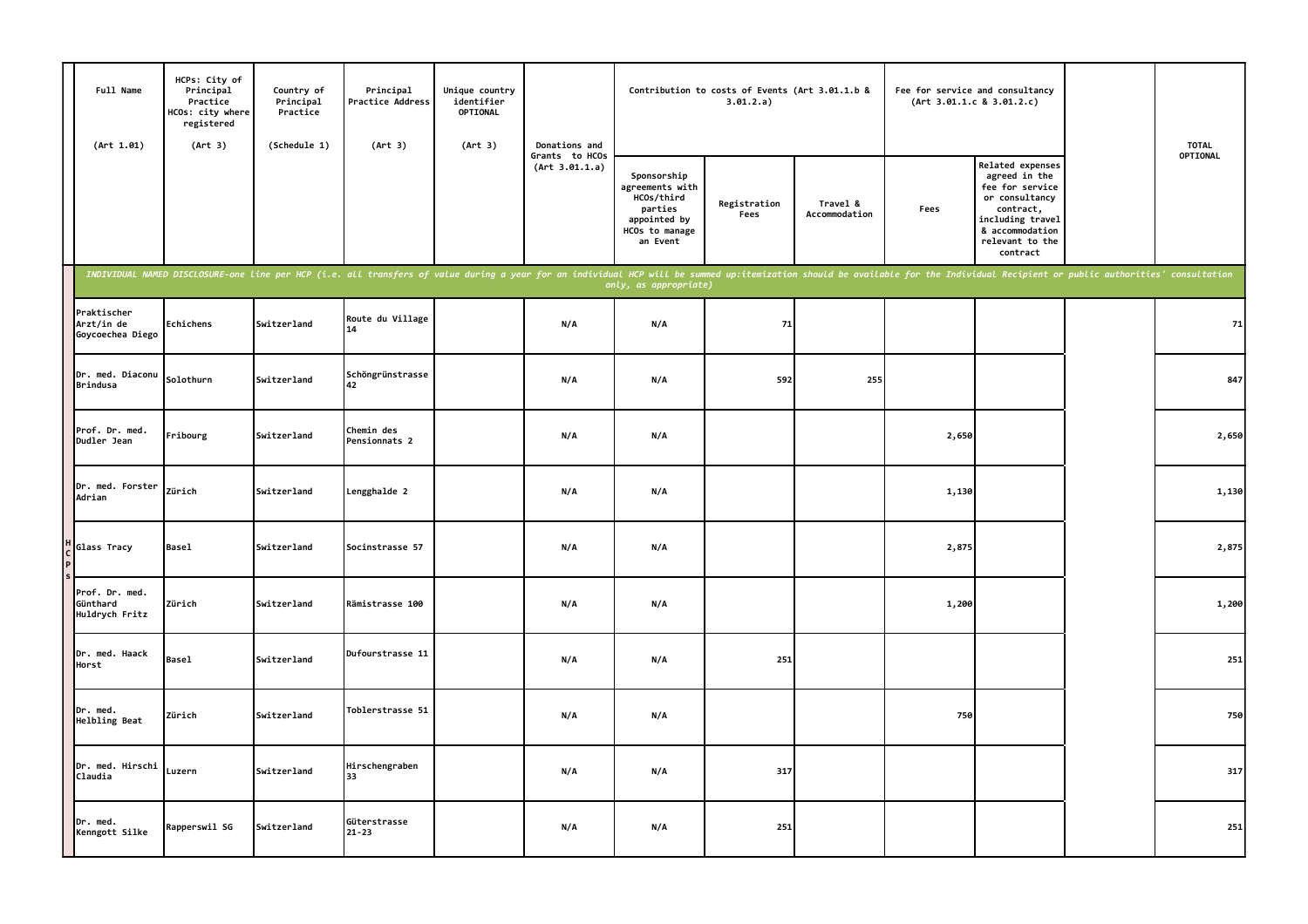| Full Name<br>(Art 1.01)                  | HCPs: City of<br>Principal<br>Practice<br>HCOs: city where<br>registered<br>(Art 3) | Country of<br>Principal<br>Practice<br>(Schedule 1) | Principal<br>Practice Address<br>(Art 3)                                                                                                                                                                                       | Unique country<br>identifier<br>OPTIONAL<br>(Art 3) | Donations and                    |                                                                                                       | Contribution to costs of Events (Art 3.01.1.b &<br>3.01.2.a) |                           |       | Fee for service and consultancy<br>(Art 3.01.1.c 8 3.01.2.c)                                                                                              | <b>TOTAL</b> |
|------------------------------------------|-------------------------------------------------------------------------------------|-----------------------------------------------------|--------------------------------------------------------------------------------------------------------------------------------------------------------------------------------------------------------------------------------|-----------------------------------------------------|----------------------------------|-------------------------------------------------------------------------------------------------------|--------------------------------------------------------------|---------------------------|-------|-----------------------------------------------------------------------------------------------------------------------------------------------------------|--------------|
|                                          |                                                                                     |                                                     |                                                                                                                                                                                                                                |                                                     | Grants to HCOs<br>(Art 3.01.1.a) | Sponsorship<br>agreements with<br>HCOs/third<br>parties<br>appointed by<br>HCOs to manage<br>an Event | Registration<br>Fees                                         | Travel &<br>Accommodation | Fees  | Related expenses<br>agreed in the<br>fee for service<br>or consultancy<br>contract,<br>including travel<br>& accommodation<br>relevant to the<br>contract | OPTIONAL     |
|                                          |                                                                                     |                                                     | INDIVIDUAL NAMED DISCLOSURE-one line per HCP (i.e. all transfers of value during a year for an individual HCP will be summed up:itemization should be available for the Individual Recipient or public authorities' consultati |                                                     |                                  | only, as appropriate)                                                                                 |                                                              |                           |       |                                                                                                                                                           |              |
| Dr. med.<br>Klingler Dominic             | Zürich                                                                              | Switzerland                                         | Dennlerstrasse<br>25                                                                                                                                                                                                           |                                                     | N/A                              | N/A                                                                                                   |                                                              | 645                       |       |                                                                                                                                                           | 645          |
| Prof. Dr. med.<br>Kyburz Diego           | <b>Basel</b>                                                                        | Switzerland                                         | Petersgraben 4                                                                                                                                                                                                                 |                                                     | N/A                              | N/A                                                                                                   |                                                              |                           | 3,900 |                                                                                                                                                           | 3,900        |
| Dr. med. Lambert<br>Jean-Francois        | Nyon                                                                                | Switzerland                                         | Chemin Monastier<br>10                                                                                                                                                                                                         |                                                     | N/A                              | N/A                                                                                                   | 71                                                           |                           |       |                                                                                                                                                           | 71           |
| Dr. med.<br>Langenegger<br>Thomas        | Baar                                                                                | Switzerland                                         | Landhausstrasse<br>11                                                                                                                                                                                                          |                                                     | N/A                              | N/A                                                                                                   |                                                              |                           | 1,130 |                                                                                                                                                           | 1,130        |
| Dr. med. Lauper<br>Luong Ba Kim          | Genève                                                                              | Switzerland                                         | Avenue de<br>Beau-Séjour 26                                                                                                                                                                                                    |                                                     | N/A                              | N/A                                                                                                   |                                                              |                           | 950   |                                                                                                                                                           | 950          |
| Prof. Dr.<br>Ledergerber<br><b>Bruno</b> | Zürich                                                                              | Switzerland                                         | Rämistrasse 100                                                                                                                                                                                                                |                                                     | N/A                              | N/A                                                                                                   |                                                              |                           | 4,650 |                                                                                                                                                           | 4,650        |
| Dr. med.<br>Leggieri Nicola              | Genolier                                                                            | Switzerland                                         | Route du Muids 3                                                                                                                                                                                                               |                                                     | N/A                              | N/A                                                                                                   | 600                                                          | 470                       |       |                                                                                                                                                           | 1,070        |
| Dr. med.<br>Luft-Wüthrich<br>Hagen       | Zürich                                                                              | Switzerland                                         | Neumünsterstrass<br>e 30                                                                                                                                                                                                       |                                                     | N/A                              | N/A                                                                                                   | 148                                                          |                           |       |                                                                                                                                                           | 148          |
| Dr. med. Marti<br>Franziska              | Bern                                                                                | Switzerland                                         | Bubenbergplatz 8<br>$+11$                                                                                                                                                                                                      |                                                     | N/A                              | N/A                                                                                                   | 148                                                          |                           |       |                                                                                                                                                           | 148          |
| Dr. med.<br>Marzeion Axel<br>Michael     | Zürich                                                                              | Switzerland                                         | Dufourstrasse 29                                                                                                                                                                                                               |                                                     | N/A                              | N/A                                                                                                   | 552                                                          |                           |       |                                                                                                                                                           | 552          |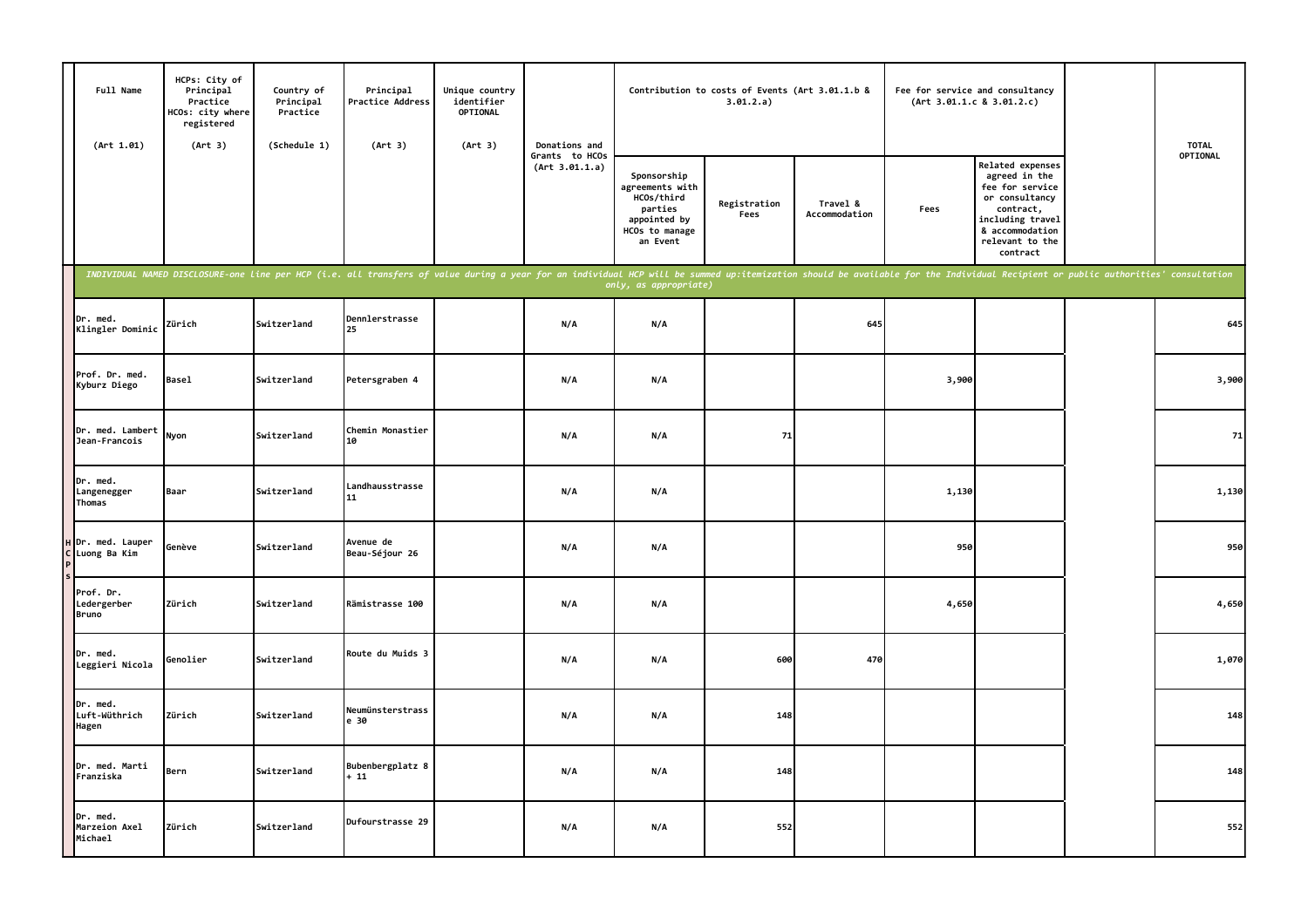| Full Name<br>(Art 1.01)          | HCPs: City of<br>Principal<br>Practice<br>HCOs: city where<br>registered<br>(Art 3) | Country of<br>Principal<br>Practice<br>(Schedule 1) | Principal<br>Practice Address<br>(Art 3)                                                                                                                                                                                       | Unique country<br>identifier<br>OPTIONAL<br>(Art 3) | Donations and                    |                                                                                                       | Contribution to costs of Events (Art 3.01.1.b &<br>3.01.2.a) |                           |       | Fee for service and consultancy<br>(Art 3.01.1.c 8 3.01.2.c)                                                                                              | <b>TOTAL</b> |
|----------------------------------|-------------------------------------------------------------------------------------|-----------------------------------------------------|--------------------------------------------------------------------------------------------------------------------------------------------------------------------------------------------------------------------------------|-----------------------------------------------------|----------------------------------|-------------------------------------------------------------------------------------------------------|--------------------------------------------------------------|---------------------------|-------|-----------------------------------------------------------------------------------------------------------------------------------------------------------|--------------|
|                                  |                                                                                     |                                                     |                                                                                                                                                                                                                                |                                                     | Grants to HCOs<br>(Art 3.01.1.a) | Sponsorship<br>agreements with<br>HCOs/third<br>parties<br>appointed by<br>HCOs to manage<br>an Event | Registration<br>Fees                                         | Travel &<br>Accommodation | Fees  | Related expenses<br>agreed in the<br>fee for service<br>or consultancy<br>contract,<br>including travel<br>& accommodation<br>relevant to the<br>contract | OPTIONAL     |
|                                  |                                                                                     |                                                     | INDIVIDUAL NAMED DISCLOSURE-one line per HCP (i.e. all transfers of value during a year for an individual HCP will be summed up:itemization should be available for the Individual Recipient or public authorities' consultati |                                                     |                                  | only, as appropriate)                                                                                 |                                                              |                           |       |                                                                                                                                                           |              |
| PD Dr. med.<br>Mertens Joachim   | Zürich                                                                              | Switzerland                                         | Rämistrasse 100                                                                                                                                                                                                                |                                                     | N/A                              | N/A                                                                                                   |                                                              |                           | 750   |                                                                                                                                                           | 750          |
| Metzner Karin                    | Zürich                                                                              | Switzerland                                         | Rämistrasse 100                                                                                                                                                                                                                |                                                     | N/A                              | N/A                                                                                                   |                                                              |                           | 1,380 |                                                                                                                                                           | 1,380        |
| Dr. med. Meyer<br>Monald         | Luzern                                                                              | Switzerland                                         | Theaterstrasse 7                                                                                                                                                                                                               |                                                     | N/A                              | N/A                                                                                                   | 317                                                          |                           |       |                                                                                                                                                           | 317          |
| Dr. med.<br>Micheroli<br>Raphae1 | Zürich                                                                              | Switzerland                                         | Gloriastrasse 25                                                                                                                                                                                                               |                                                     | N/A                              | N/A                                                                                                   |                                                              |                           | 950   |                                                                                                                                                           | 950          |
| Dr. med. Morard<br>Isabelle      | Genève                                                                              | Switzerland                                         | Avenue de la<br>Roseraie 76 A                                                                                                                                                                                                  |                                                     | N/A                              | N/A                                                                                                   | 265                                                          | 410                       |       |                                                                                                                                                           | 676          |
| Prof. Dr. med.<br>Müllhaupt Beat | Zürich                                                                              | Switzerland                                         | Rämistrasse 100                                                                                                                                                                                                                |                                                     | N/A                              | N/A                                                                                                   |                                                              |                           | 1,500 |                                                                                                                                                           | 1,500        |
| PD Dr. med.<br>Ospelt Caroline   | Schlieren                                                                           | Switzerland                                         | Wagistrasse 14<br>Bio-Technopark<br>Schlieren                                                                                                                                                                                  |                                                     | N/A                              | N/A                                                                                                   |                                                              |                           | 2,850 |                                                                                                                                                           | 2,850        |
| Dr. med.<br>Peternac Daniel      | Schaffhausen                                                                        | Switzerland                                         | Geissbergstrasse<br>81                                                                                                                                                                                                         |                                                     | N/A                              | N/A                                                                                                   | 317                                                          |                           |       |                                                                                                                                                           | 317          |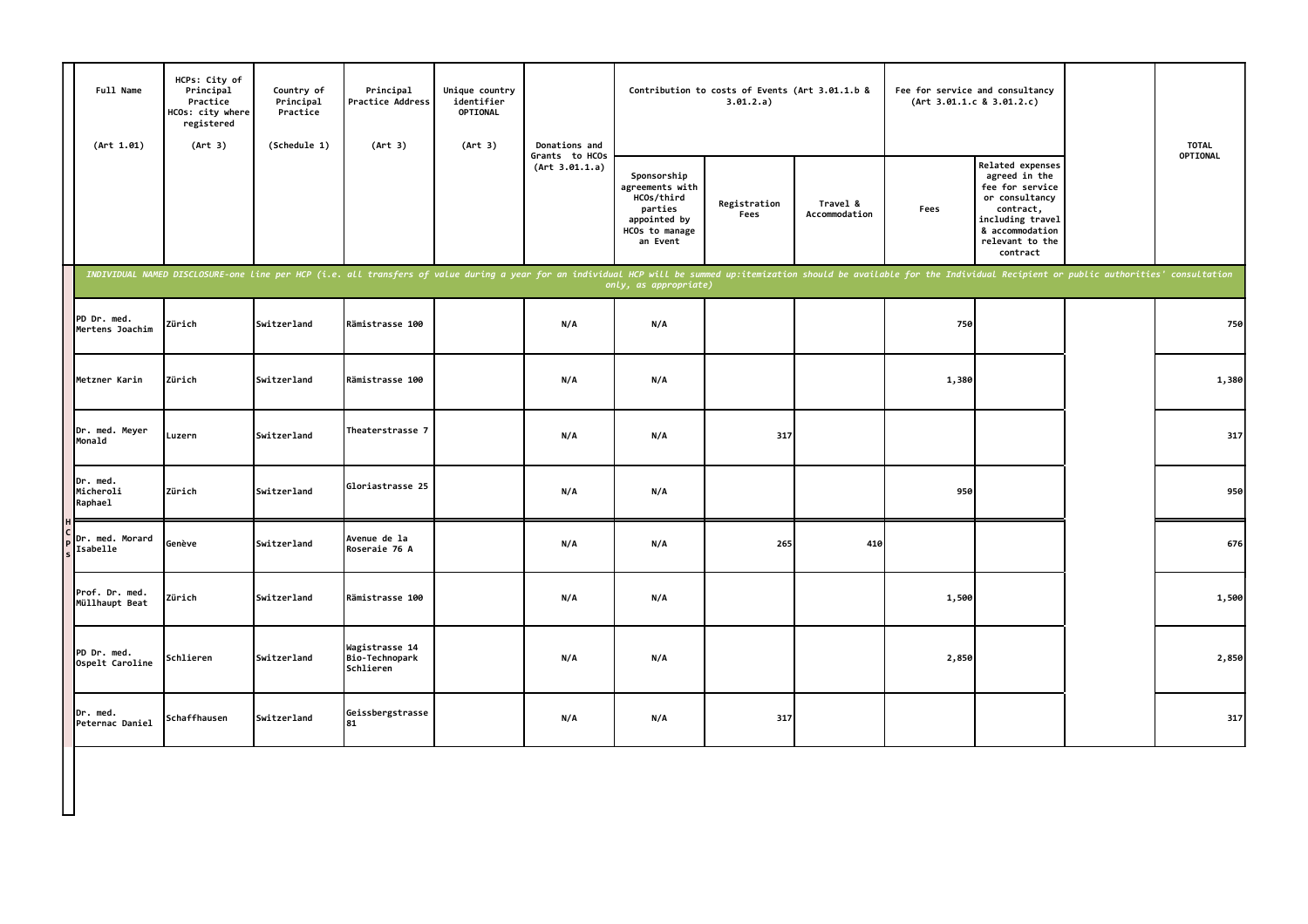| Full Name<br>(Art 1.01)                  | HCPs: City of<br>Principal<br>Practice<br>HCOs: city where<br>registered<br>(Art 3) | Country of<br>Principal<br>Practice<br>(Schedule 1) | Principal<br>Practice Address<br>(Art 3)                                                                                                                                                                                       | Unique country<br>identifier<br>OPTIONAL<br>(Art 3) | Donations and                    |                                                                                                       | Contribution to costs of Events (Art 3.01.1.b &<br>3.01.2.a) |                           |       | Fee for service and consultancy<br>(Art 3.01.1.c 8 3.01.2.c)                                                                                              | <b>TOTAL</b> |
|------------------------------------------|-------------------------------------------------------------------------------------|-----------------------------------------------------|--------------------------------------------------------------------------------------------------------------------------------------------------------------------------------------------------------------------------------|-----------------------------------------------------|----------------------------------|-------------------------------------------------------------------------------------------------------|--------------------------------------------------------------|---------------------------|-------|-----------------------------------------------------------------------------------------------------------------------------------------------------------|--------------|
|                                          |                                                                                     |                                                     |                                                                                                                                                                                                                                |                                                     | Grants to HCOs<br>(Art 3.01.1.a) | Sponsorship<br>agreements with<br>HCOs/third<br>parties<br>appointed by<br>HCOs to manage<br>an Event | Registration<br>Fees                                         | Travel &<br>Accommodation | Fees  | Related expenses<br>agreed in the<br>fee for service<br>or consultancy<br>contract,<br>including travel<br>& accommodation<br>relevant to the<br>contract | OPTIONAL     |
|                                          |                                                                                     |                                                     | INDIVIDUAL NAMED DISCLOSURE-one line per HCP (i.e. all transfers of value during a year for an individual HCP will be summed up:itemization should be available for the Individual Recipient or public authorities' consultati |                                                     |                                  | only, as appropriate)                                                                                 |                                                              |                           |       |                                                                                                                                                           |              |
| Prof. Dr. med.<br>Rubbert-Roth<br>Andrea | St. Gallen                                                                          | Switzerland                                         | Rorschacher<br>Strasse 95 Haus<br>05                                                                                                                                                                                           |                                                     | N/A                              | N/A                                                                                                   |                                                              |                           | 4,150 |                                                                                                                                                           | 4,150        |
| Dr. med.<br>Scheidegger<br>Claude        | <b>Basel</b>                                                                        | Switzerland                                         | Birsigstrasse 10                                                                                                                                                                                                               |                                                     | N/A                              | N/A                                                                                                   |                                                              |                           | 1,500 |                                                                                                                                                           | 1,500        |
|                                          |                                                                                     |                                                     |                                                                                                                                                                                                                                |                                                     |                                  |                                                                                                       |                                                              |                           |       |                                                                                                                                                           |              |
| PD Dr. med.<br>Stüssi Georg              | Bellinzona                                                                          | <b>Switzerland</b>                                  | Via A. Gallino<br>12 Ospedale San<br>Giovanni                                                                                                                                                                                  |                                                     | N/A                              | N/A                                                                                                   | 350                                                          | 588                       |       |                                                                                                                                                           | 939          |
| Dr. med. Tschopp<br>Stefan               | Schlieren                                                                           | Switzerland                                         | Urdorferstrasse<br>100                                                                                                                                                                                                         |                                                     | N/A                              | N/A                                                                                                   | 251                                                          |                           |       |                                                                                                                                                           | 251          |
| IDr. med. Wehr<br>Klaus                  | Zürich                                                                              | Switzerland                                         | Lavaterstrasse<br>40                                                                                                                                                                                                           |                                                     | N/A                              | N/A                                                                                                   |                                                              |                           | 750   |                                                                                                                                                           | 750          |
| Prof. Dr. med.<br>Weisser Maja           | Basel                                                                               | <b>Switzerland</b>                                  | Socinstrasse 57                                                                                                                                                                                                                |                                                     | N/A                              | N/A                                                                                                   | 500                                                          | 670                       |       |                                                                                                                                                           | 1,170        |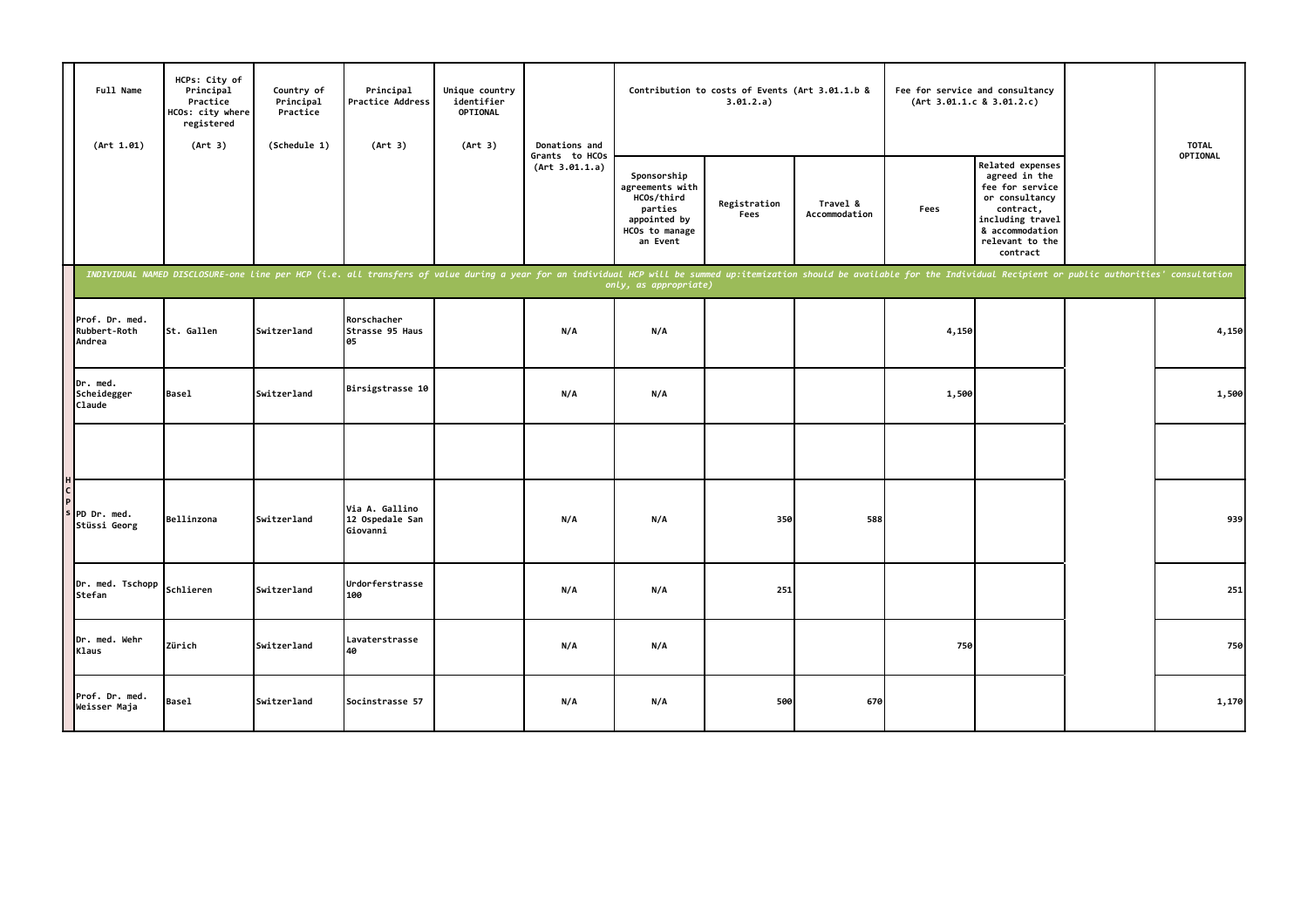| Full Name<br>(Art 1.01) | HCPs: City of<br>Principal<br>Practice<br>HCOs: city where<br>registered<br>(Art 3) | Country of<br>Principal<br>Practice<br>(Schedule 1) | Principal<br>Practice Address<br>(Art 3)                                                                                                                                                                                       | Unique country<br>identifier<br>OPTIONAL<br>(Art 3) | Donations and                    |                                                                                                          | Contribution to costs of Events (Art 3.01.1.b &<br>3.01.2.a) |                           |       | Fee for service and consultancy<br>(Art 3.01.1.c 8 3.01.2.c)                                                                                              | <b>TOTAL</b> |
|-------------------------|-------------------------------------------------------------------------------------|-----------------------------------------------------|--------------------------------------------------------------------------------------------------------------------------------------------------------------------------------------------------------------------------------|-----------------------------------------------------|----------------------------------|----------------------------------------------------------------------------------------------------------|--------------------------------------------------------------|---------------------------|-------|-----------------------------------------------------------------------------------------------------------------------------------------------------------|--------------|
|                         |                                                                                     |                                                     |                                                                                                                                                                                                                                |                                                     | Grants to HCOs<br>(Art 3.01.1.a) | Sponsorship<br>agreements with<br>HCOs/third<br>parties<br>appointed by<br>HCOs to manage<br>an Event    | Registration<br>Fees                                         | Travel &<br>Accommodation | Fees  | Related expenses<br>agreed in the<br>fee for service<br>or consultancy<br>contract,<br>including travel<br>& accommodation<br>relevant to the<br>contract | OPTIONAL     |
|                         |                                                                                     |                                                     | INDIVIDUAL NAMED DISCLOSURE-one line per HCP (i.e. all transfers of value during a year for an individual HCP will be summed up:itemization should be available for the Individual Recipient or public authorities' consultati |                                                     |                                  | only, as appropriate)                                                                                    |                                                              |                           |       |                                                                                                                                                           |              |
|                         |                                                                                     |                                                     |                                                                                                                                                                                                                                |                                                     |                                  | OTHER, NOT INCLUDED ABOVE-where information cannot be disclosed on an individual basis for legal reasons |                                                              |                           |       |                                                                                                                                                           |              |
|                         |                                                                                     |                                                     | Aggregate amount attributable to transfers of value to such Recipients - Art 3.02                                                                                                                                              |                                                     | N/A                              | N/A                                                                                                      |                                                              |                           | 1,050 |                                                                                                                                                           | 1,050        |
|                         | Number of Recipients in aggregate disclosure - Art 3.02                             |                                                     |                                                                                                                                                                                                                                |                                                     | N/A                              | N/A                                                                                                      |                                                              |                           |       |                                                                                                                                                           |              |
|                         | of Recipients disclosed - Art 3.02                                                  |                                                     | of the number of Recipients included in the aggregate disclosure in the total number                                                                                                                                           |                                                     | N/A                              | N/A                                                                                                      |                                                              |                           | 2.17  |                                                                                                                                                           | N/A          |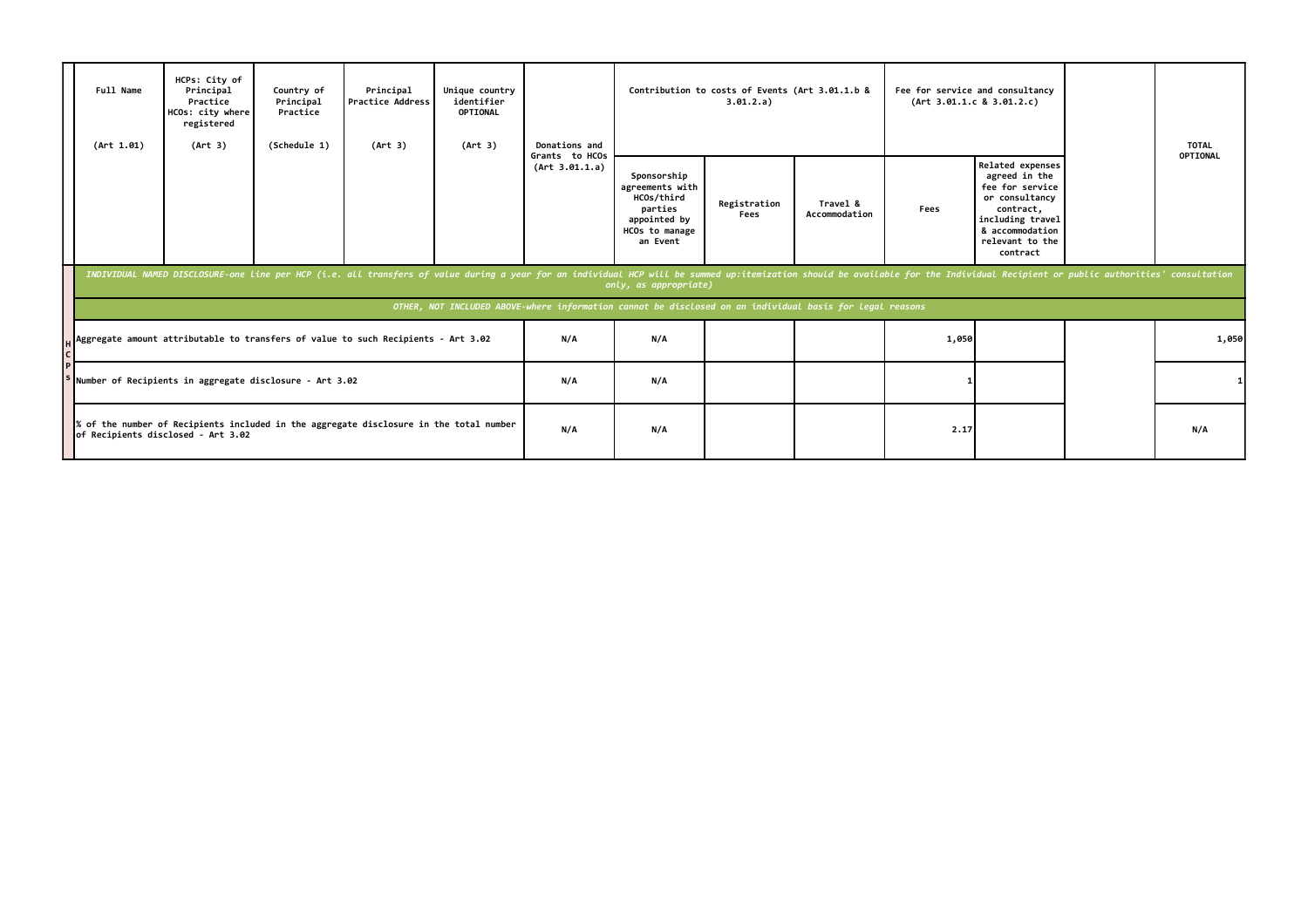| Full Name<br>(Art 1.01)             | HCPs: City of<br>Principal<br>Practice<br>HCOs: city where<br>registered<br>(Art 3)                                                                                                                                            | Country of<br>Principal<br>Practice<br>(Schedule 1) | Principal<br><b>Practice Address</b><br>(Art 3) | Unique country<br>identifier<br><b>OPTIONAL</b><br>(Art 3) | Donations and                    |                                                                                                       | Contribution to costs of Events (Art 3.01.1.b &<br>3.01.2.a) |                           |         | Fee for service and consultancy<br>(Art 3.01.1.c 8 3.01.2.c)                                                                                              | <b>TOTAL</b> |
|-------------------------------------|--------------------------------------------------------------------------------------------------------------------------------------------------------------------------------------------------------------------------------|-----------------------------------------------------|-------------------------------------------------|------------------------------------------------------------|----------------------------------|-------------------------------------------------------------------------------------------------------|--------------------------------------------------------------|---------------------------|---------|-----------------------------------------------------------------------------------------------------------------------------------------------------------|--------------|
|                                     |                                                                                                                                                                                                                                |                                                     |                                                 |                                                            | Grants to HCOs<br>(Art 3.01.1.a) | Sponsorship<br>agreements with<br>HCOs/third<br>parties<br>appointed by<br>HCOs to manage<br>an Event | Registration<br>Fees                                         | Travel &<br>Accommodation | Fees    | Related expenses<br>agreed in the<br>fee for service<br>or consultancy<br>contract,<br>including travel<br>& accommodation<br>relevant to the<br>contract | OPTIONAL     |
|                                     | INDIVIDUAL NAMED DISCLOSURE-one line per HCO (i.e. all transfers of value during a year for an individual HCO will be summed up:itemization should be available for the Individual Recipient or public authorities' consultati |                                                     |                                                 |                                                            |                                  |                                                                                                       |                                                              |                           |         |                                                                                                                                                           |              |
| Arud Zentrum für<br>Suchtmedizin    | Zürich                                                                                                                                                                                                                         | Switzerland                                         | Schützengasse 31                                |                                                            |                                  | 4,000                                                                                                 |                                                              |                           |         |                                                                                                                                                           | 4,000        |
| ASBO Ambulante<br>Suchtbehandlung   | Thun                                                                                                                                                                                                                           | Switzerland                                         | Allmendstrasse<br>10                            |                                                            |                                  | 3,000                                                                                                 |                                                              |                           |         |                                                                                                                                                           | 3,000        |
| Centre de<br>Gastroentérologi       | Yverdon-les-Bain                                                                                                                                                                                                               | Switzerland                                         | Rue du Four 6                                   |                                                            |                                  |                                                                                                       | 402                                                          |                           |         |                                                                                                                                                           | 402          |
| cf-physio<br>Fachgruppe             | Bern                                                                                                                                                                                                                           | Switzerland                                         | Scheuermattweg<br>l21                           |                                                            |                                  | 1,500                                                                                                 |                                                              |                           |         |                                                                                                                                                           | 1,500        |
| <b>CHUV</b>                         | Lausanne                                                                                                                                                                                                                       | Switzerland                                         | Rue Du Bugnon 21                                |                                                            | 12,000                           | 113,327                                                                                               | 1,904                                                        | 373                       | 6,852   | 275                                                                                                                                                       | 134,733      |
| CMPS-KSG                            | Prilly                                                                                                                                                                                                                         | Switzerland                                         | Site de Cery                                    |                                                            |                                  | 2,000                                                                                                 |                                                              |                           |         |                                                                                                                                                           | 2,000        |
| EASL                                | Genève                                                                                                                                                                                                                         | Switzerland                                         | Rue Daubin 7                                    |                                                            |                                  | 214,018                                                                                               |                                                              |                           |         |                                                                                                                                                           | 214,018      |
| Ente Ospedaliero<br>Cantonale (EOC) | Bellinzona                                                                                                                                                                                                                     | Switzerland                                         | Viale Officina 3                                |                                                            | 3,000                            | 27,000                                                                                                |                                                              |                           | 3,150   |                                                                                                                                                           | 33,150       |
| <b>ESCMID</b>                       | <b>Basel</b>                                                                                                                                                                                                                   | Switzerland                                         | Postfach 214                                    |                                                            |                                  |                                                                                                       |                                                              |                           | 153,847 |                                                                                                                                                           | 153,847      |
|                                     |                                                                                                                                                                                                                                |                                                     |                                                 |                                                            |                                  |                                                                                                       |                                                              |                           |         |                                                                                                                                                           |              |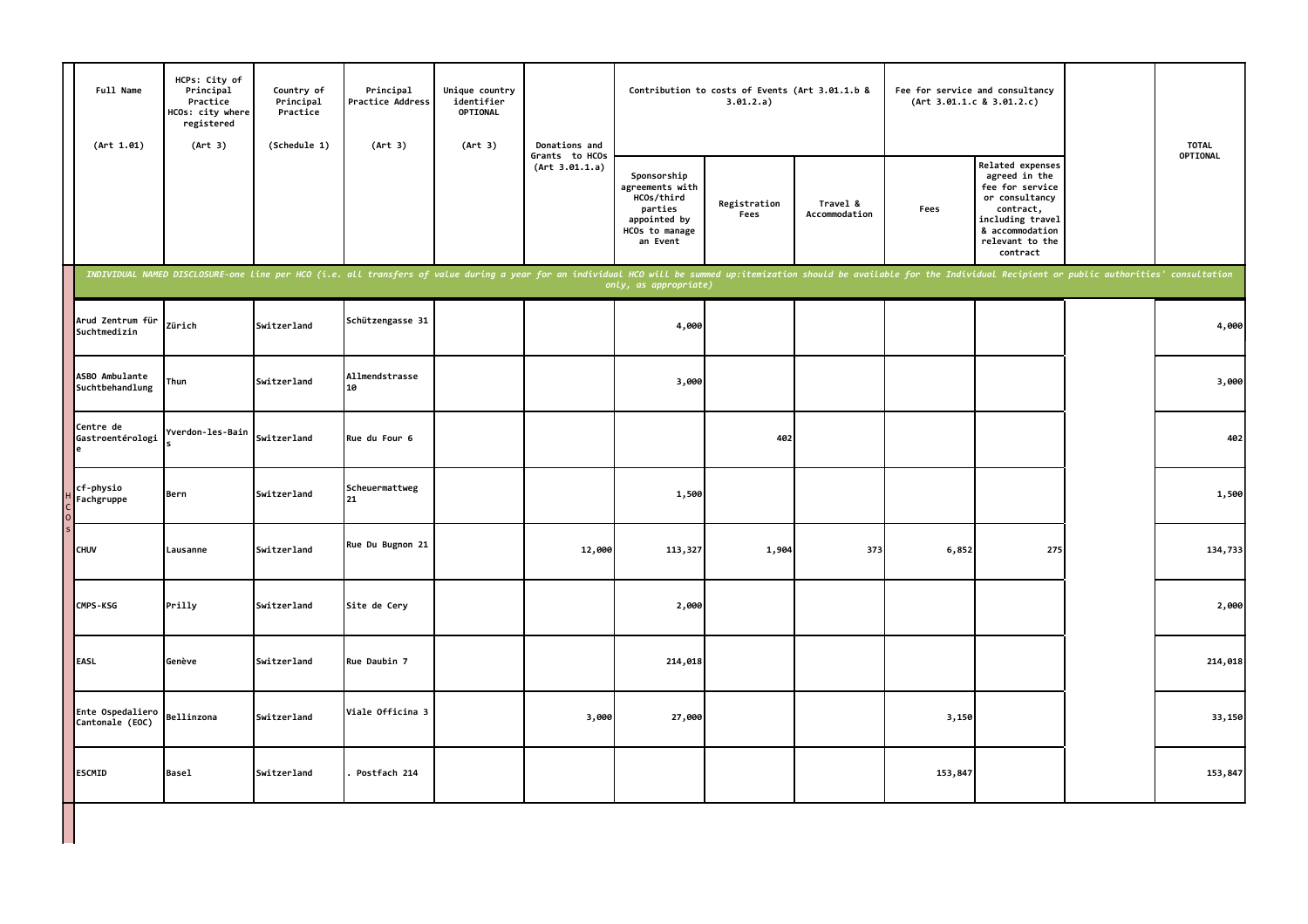| Full Name<br>(Art 1.01)             | HCPs: City of<br>Principal<br>Practice<br>HCOs: city where<br>registered<br>(Art 3) | Country of<br>Principal<br>Practice<br>(Schedule 1) | Principal<br>Practice Address<br>(Art 3)                                                                                                                                                                                       | Unique country<br>identifier<br>OPTIONAL<br>(Art 3) | Donations and                    |                                                                                                       | Contribution to costs of Events (Art 3.01.1.b &<br>3.01.2.a) |                           |       | Fee for service and consultancy<br>(Art 3.01.1.c 8 3.01.2.c)                                                                                              | <b>TOTAL</b> |
|-------------------------------------|-------------------------------------------------------------------------------------|-----------------------------------------------------|--------------------------------------------------------------------------------------------------------------------------------------------------------------------------------------------------------------------------------|-----------------------------------------------------|----------------------------------|-------------------------------------------------------------------------------------------------------|--------------------------------------------------------------|---------------------------|-------|-----------------------------------------------------------------------------------------------------------------------------------------------------------|--------------|
|                                     |                                                                                     |                                                     |                                                                                                                                                                                                                                |                                                     | Grants to HCOs<br>(Art 3.01.1.a) | Sponsorship<br>agreements with<br>HCOs/third<br>parties<br>appointed by<br>HCOs to manage<br>an Event | Registration<br>Fees                                         | Travel &<br>Accommodation | Fees  | Related expenses<br>agreed in the<br>fee for service<br>or consultancy<br>contract,<br>including travel<br>& accommodation<br>relevant to the<br>contract | OPTIONAL     |
|                                     |                                                                                     |                                                     | INDIVIDUAL NAMED DISCLOSURE-one line per HCO (i.e. all transfers of value during a year for an individual HCO will be summed up:itemization should be available for the Individual Recipient or public authorities' consultati |                                                     |                                  | only, as appropriate)                                                                                 |                                                              |                           |       |                                                                                                                                                           |              |
| <b>ESMO</b>                         | Viganello                                                                           | Switzerland                                         | Via Luigi Taddei                                                                                                                                                                                                               |                                                     | 71,606                           | 74,426                                                                                                |                                                              |                           | 7,547 |                                                                                                                                                           | 153,580      |
| FAMMID                              | Lausanne                                                                            | <b>Switzerland</b>                                  | Pont Charles<br>Bessières 3 c/o<br>Fiduciaire<br>Maillard S.A.                                                                                                                                                                 |                                                     |                                  | 10,770                                                                                                |                                                              |                           |       |                                                                                                                                                           | 10,770       |
| Fondation du<br>CCAC                | Lausanne                                                                            | Switzerland                                         | Avenue<br>Alexandre-Vinet<br>19B                                                                                                                                                                                               |                                                     |                                  | 1,000                                                                                                 |                                                              |                           |       |                                                                                                                                                           | 1,000        |
| Fondation<br>Rheumasearch           | Genève                                                                              | Switzerland                                         | Rue Du Rhône 57<br>c/o Robert<br>Fontanet notaire                                                                                                                                                                              |                                                     |                                  | 5,000                                                                                                 |                                                              |                           |       |                                                                                                                                                           | 5,000        |
| Fondazione<br>Epatocentro<br>Ticino | Lugano                                                                              | Switzerland                                         | Via Soldino 5                                                                                                                                                                                                                  |                                                     |                                  | 1,615                                                                                                 |                                                              |                           |       |                                                                                                                                                           | 1,615        |
| <b>FOREUM</b>                       | Kilchberg ZH                                                                        | Switzerland                                         | Seestrasse 240                                                                                                                                                                                                                 |                                                     | 211,235                          |                                                                                                       |                                                              |                           |       |                                                                                                                                                           | 211,235      |
| FOSUMOS                             | St. Gallen                                                                          | Switzerland                                         | Metzgergasse 22                                                                                                                                                                                                                |                                                     |                                  | 3,000                                                                                                 |                                                              |                           |       |                                                                                                                                                           | 3,000        |
| <b>FUNGINOS</b>                     | <b>Basel</b>                                                                        | Switzerland                                         | Petersgraben 4<br>c/o Klinik<br>Infektologie                                                                                                                                                                                   |                                                     | 31,813                           |                                                                                                       |                                                              |                           |       |                                                                                                                                                           | 31,813       |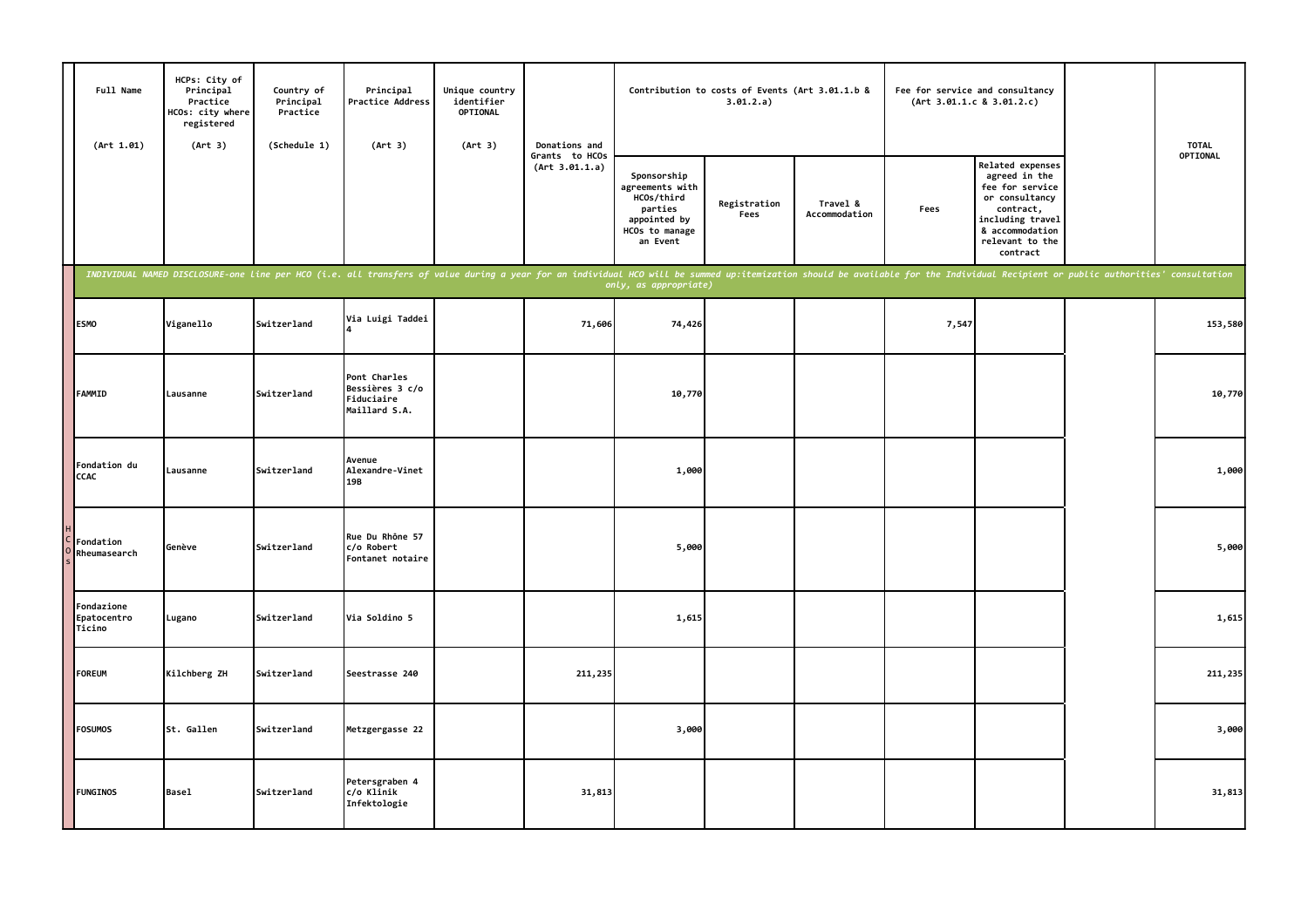| Full Name<br>(Art 1.01)              | HCPs: City of<br>Principal<br>Practice<br>HCOs: city where<br>registered<br>(Art 3) | Country of<br>Principal<br>Practice<br>(Schedule 1) | Principal<br>Practice Address<br>(Art 3)                                                                                                                                                                                       | Unique country<br>identifier<br>OPTIONAL<br>(Art 3) | Donations and                    |                                                                                                       | Contribution to costs of Events (Art 3.01.1.b &<br>3.01.2.a) |                           |        | Fee for service and consultancy<br>(Art 3.01.1.c 8 3.01.2.c)                                                                                                     | <b>TOTAL</b> |
|--------------------------------------|-------------------------------------------------------------------------------------|-----------------------------------------------------|--------------------------------------------------------------------------------------------------------------------------------------------------------------------------------------------------------------------------------|-----------------------------------------------------|----------------------------------|-------------------------------------------------------------------------------------------------------|--------------------------------------------------------------|---------------------------|--------|------------------------------------------------------------------------------------------------------------------------------------------------------------------|--------------|
|                                      |                                                                                     |                                                     |                                                                                                                                                                                                                                |                                                     | Grants to HCOs<br>(Art 3.01.1.a) | Sponsorship<br>agreements with<br>HCOs/third<br>parties<br>appointed by<br>HCOs to manage<br>an Event | Registration<br>Fees                                         | Travel &<br>Accommodation | Fees   | <b>Related expenses</b><br>agreed in the<br>fee for service<br>or consultancy<br>contract,<br>including travel<br>& accommodation<br>relevant to the<br>contract | OPTIONAL     |
|                                      |                                                                                     |                                                     | INDIVIDUAL NAMED DISCLOSURE-one line per HCO (i.e. all transfers of value during a year for an individual HCO will be summed up:itemization should be available for the Individual Recipient or public authorities' consultati |                                                     |                                  |                                                                                                       |                                                              |                           |        |                                                                                                                                                                  |              |
| GAMMED AG                            | Zug                                                                                 | Switzerland                                         | <b>Baarerstrasse</b><br>137 c/o FIDINAM<br>(ZÜRICH) AG                                                                                                                                                                         |                                                     |                                  | 30,000                                                                                                |                                                              |                           |        |                                                                                                                                                                  | 30,000       |
| Gastro Praxis<br>Chur                | Chur                                                                                | Switzerland                                         | Quaderstrasse 2                                                                                                                                                                                                                |                                                     |                                  | 4,804                                                                                                 |                                                              |                           |        |                                                                                                                                                                  | 4,804        |
| Gastroenterology<br>Foundation ZH    | Zürich                                                                              | Switzerland                                         | Weinbergstrasse<br>102 c/o<br>Centerview GmbH                                                                                                                                                                                  |                                                     |                                  |                                                                                                       |                                                              |                           | 1,050  |                                                                                                                                                                  | 1,050        |
| GastroPraxis<br>Enge AG              | Zürich                                                                              | Switzerland                                         | Lavaterstrasse<br>40                                                                                                                                                                                                           |                                                     |                                  | 1,500                                                                                                 |                                                              |                           |        |                                                                                                                                                                  | 1,500        |
| GIOTI                                | Breganzona                                                                          | Switzerland                                         | Via Carà 11                                                                                                                                                                                                                    |                                                     |                                  | 500                                                                                                   |                                                              |                           |        |                                                                                                                                                                  | 500          |
| $H+O$<br>communications<br>Ltd.      | Zürich                                                                              | Switzerland                                         | Maneggstrasse 45                                                                                                                                                                                                               |                                                     |                                  | 3,210                                                                                                 |                                                              |                           | 38,772 |                                                                                                                                                                  | 41,982       |
| Hirslanden<br>Klinik St. Anna        | Luzern                                                                              | Switzerland                                         | Sankt-Anna-Stras<br>se 32                                                                                                                                                                                                      |                                                     |                                  | 2,000                                                                                                 |                                                              |                           |        |                                                                                                                                                                  | 2,000        |
| <b>HNHCP</b>                         | Winterthur                                                                          | Switzerland                                         |                                                                                                                                                                                                                                |                                                     |                                  | 3,000                                                                                                 |                                                              |                           |        |                                                                                                                                                                  | 3,000        |
| Hôpitaux<br>Universitaires<br>Genève | Genève                                                                              | Switzerland                                         | Rue<br>Gabrielle-Perret<br>-Gentil 4                                                                                                                                                                                           |                                                     |                                  | 35,770                                                                                                | 76                                                           |                           | 7,969  |                                                                                                                                                                  | 43,816       |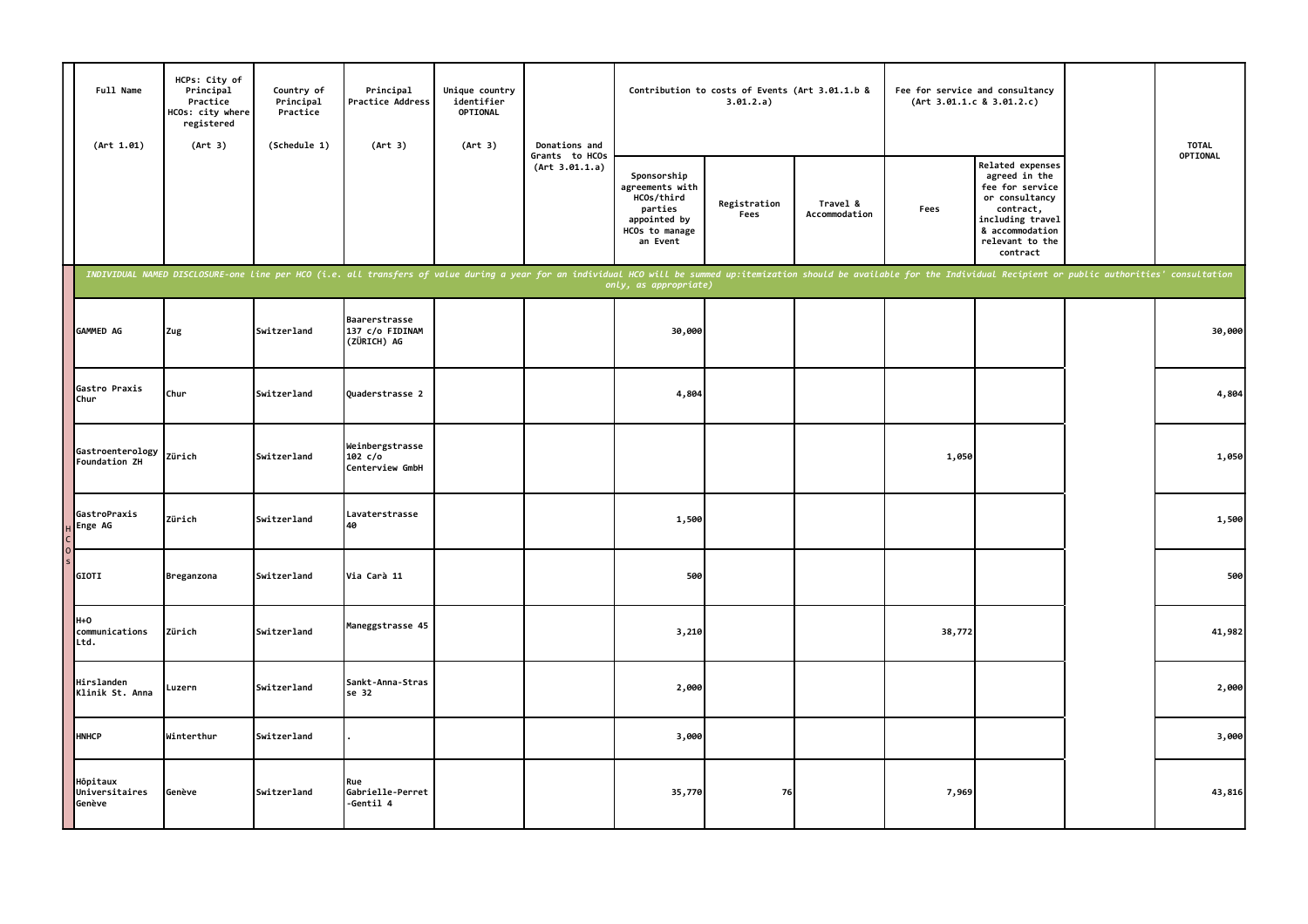| Full Name<br>(Art 1.01)           | HCPs: City of<br>Principal<br>Practice<br>HCOs: city where<br>registered<br>(Art 3) | Country of<br>Principal<br>Practice<br>(Schedule 1) | Principal<br>Practice Address<br>(Art 3)                                                                                                                                                                                       | Unique country<br>identifier<br>OPTIONAL<br>(Art 3) | Donations and                    |                                                                                                       | Contribution to costs of Events (Art 3.01.1.b &<br>3.01.2.a) |                           |       | Fee for service and consultancy<br>(Art 3.01.1.c 8 3.01.2.c)                                                                                                     | <b>TOTAL</b> |
|-----------------------------------|-------------------------------------------------------------------------------------|-----------------------------------------------------|--------------------------------------------------------------------------------------------------------------------------------------------------------------------------------------------------------------------------------|-----------------------------------------------------|----------------------------------|-------------------------------------------------------------------------------------------------------|--------------------------------------------------------------|---------------------------|-------|------------------------------------------------------------------------------------------------------------------------------------------------------------------|--------------|
|                                   |                                                                                     |                                                     |                                                                                                                                                                                                                                |                                                     | Grants to HCOs<br>(Art 3.01.1.a) | Sponsorship<br>agreements with<br>HCOs/third<br>parties<br>appointed by<br>HCOs to manage<br>an Event | Registration<br>Fees                                         | Travel &<br>Accommodation | Fees  | <b>Related expenses</b><br>agreed in the<br>fee for service<br>or consultancy<br>contract,<br>including travel<br>& accommodation<br>relevant to the<br>contract | OPTIONAL     |
|                                   |                                                                                     |                                                     | INDIVIDUAL NAMED DISCLOSURE-one line per HCO (i.e. all transfers of value during a year for an individual HCO will be summed up:itemization should be available for the Individual Recipient or public authorities' consultati |                                                     |                                  |                                                                                                       |                                                              |                           |       |                                                                                                                                                                  |              |
| <b>IBDnet</b>                     | Zürich                                                                              | Switzerland                                         |                                                                                                                                                                                                                                |                                                     |                                  | 20,000                                                                                                |                                                              |                           |       |                                                                                                                                                                  | 20,000       |
| IELSG Unità<br>Linfomi            | Bellinzona                                                                          | Switzerland                                         | Via A. Gallino<br>12 Ospedale<br>Regionale di<br>Bellinzona                                                                                                                                                                    |                                                     |                                  | 25,000                                                                                                |                                                              |                           |       |                                                                                                                                                                  | 25,000       |
| iNetz                             | Zürich                                                                              | Switzerland                                         | Bahnhofplatz 4<br>c/o Pro Medicus<br><b>GmbH</b>                                                                                                                                                                               |                                                     |                                  | 3,769                                                                                                 |                                                              |                           |       |                                                                                                                                                                  | 3,769        |
| Infodrog                          | Bern                                                                                | Switzerland                                         | Eigerplatz 5                                                                                                                                                                                                                   |                                                     |                                  | 2,444                                                                                                 |                                                              |                           |       |                                                                                                                                                                  | 2,444        |
| <b>INHSU</b>                      | Zürich                                                                              | Switzerland                                         | Schützengasse 31<br>c/o Arud<br>Zentren f.<br>Suchtmedizin                                                                                                                                                                     |                                                     | 475,526                          |                                                                                                       |                                                              |                           |       |                                                                                                                                                                  | 475,526      |
| Inselspital Bern Bern             |                                                                                     | Switzerland                                         | Freiburgstrasse<br>18                                                                                                                                                                                                          |                                                     | 24,041                           | 14,188                                                                                                | 3,785                                                        | 2,246                     | 9,054 |                                                                                                                                                                  | 53,315       |
| Kantonsspital<br>Aarau AG         | Aarau                                                                               | Switzerland                                         | Tellstrasse 25                                                                                                                                                                                                                 |                                                     |                                  | 44,660                                                                                                | 359                                                          | 989                       | 1,223 |                                                                                                                                                                  | 47,232       |
| Kantonsspital<br>Baden AG         | <b>Baden</b>                                                                        | Switzerland                                         | Im Ergel 1                                                                                                                                                                                                                     |                                                     |                                  | 1,077                                                                                                 |                                                              |                           |       |                                                                                                                                                                  | 1,077        |
| Kantonsspital<br><b>Baselland</b> | Liestal                                                                             | Switzerland                                         | Rheinstrasse 26                                                                                                                                                                                                                |                                                     |                                  |                                                                                                       | 400                                                          | 314                       |       |                                                                                                                                                                  | 714          |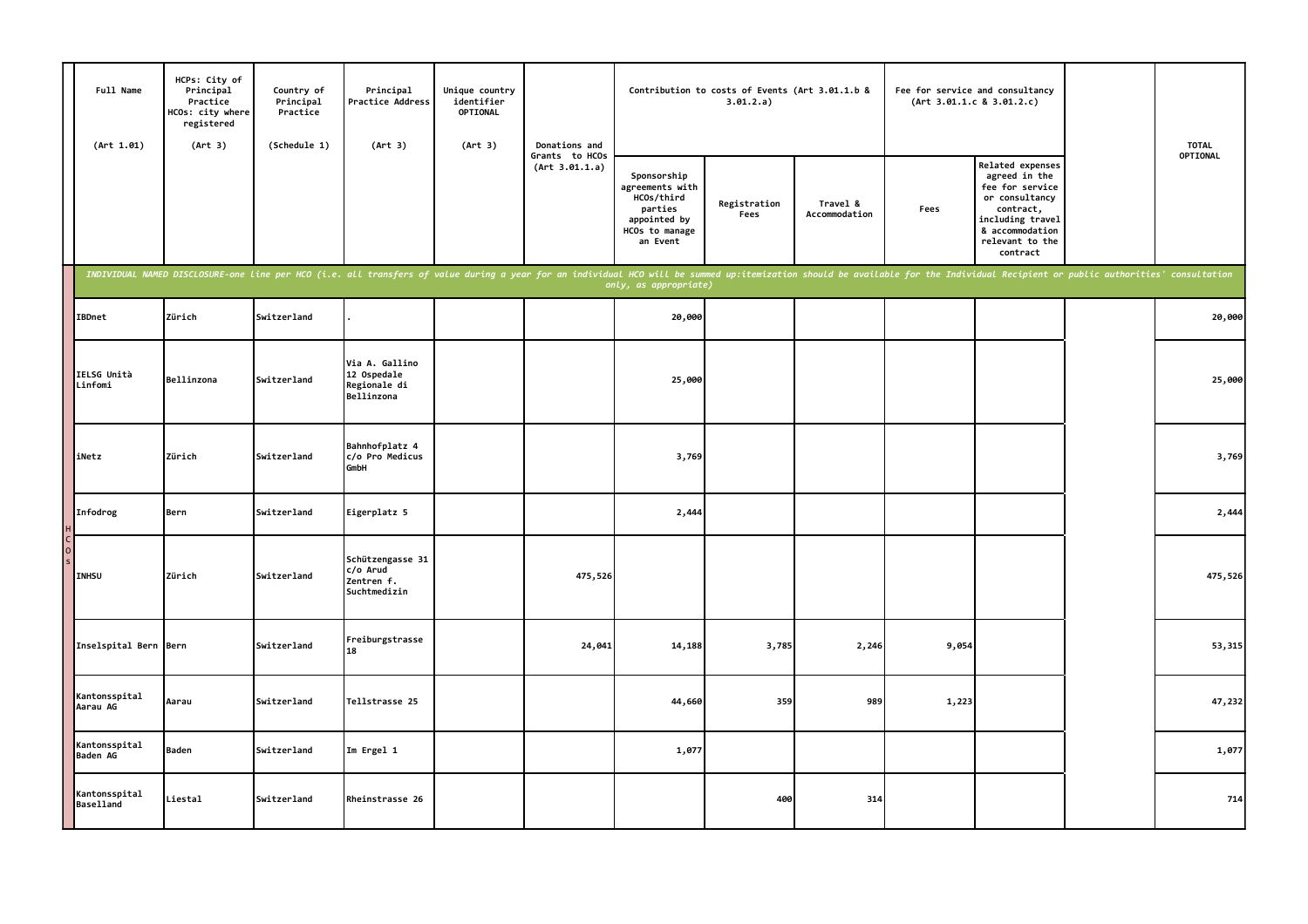| Full Name<br>(Art 1.01)                    | HCPs: City of<br>Principal<br>Practice<br>HCOs: city where<br>registered<br>(Art 3) | Country of<br>Principal<br>Practice<br>(Schedule 1) | Principal<br><b>Practice Address</b><br>(Art 3)                                                                                                                                                                                | Unique country<br>identifier<br><b>OPTIONAL</b><br>(Art 3) | Donations and                    |                                                                                                       | Contribution to costs of Events (Art 3.01.1.b &<br>3.01.2.a) |                           |      | Fee for service and consultancy<br>(Art 3.01.1.c 8 3.01.2.c)                                                                                              | <b>TOTAL</b> |
|--------------------------------------------|-------------------------------------------------------------------------------------|-----------------------------------------------------|--------------------------------------------------------------------------------------------------------------------------------------------------------------------------------------------------------------------------------|------------------------------------------------------------|----------------------------------|-------------------------------------------------------------------------------------------------------|--------------------------------------------------------------|---------------------------|------|-----------------------------------------------------------------------------------------------------------------------------------------------------------|--------------|
|                                            |                                                                                     |                                                     |                                                                                                                                                                                                                                |                                                            | Grants to HCOs<br>(Art 3.01.1.a) | Sponsorship<br>agreements with<br>HCOs/third<br>parties<br>appointed by<br>HCOs to manage<br>an Event | Registration<br>Fees                                         | Travel &<br>Accommodation | Fees | Related expenses<br>agreed in the<br>fee for service<br>or consultancy<br>contract,<br>including travel<br>& accommodation<br>relevant to the<br>contract | OPTIONAL     |
|                                            |                                                                                     |                                                     | INDIVIDUAL NAMED DISCLOSURE-one line per HCO (i.e. all transfers of value during a year for an individual HCO will be summed up:itemization should be available for the Individual Recipient or public authorities' consultati |                                                            |                                  | only, as appropriate)                                                                                 |                                                              |                           |      |                                                                                                                                                           |              |
| Kantonsspital<br>Graubünden                | Chur                                                                                | Switzerland                                         | Loestrasse 170                                                                                                                                                                                                                 |                                                            |                                  |                                                                                                       | 616                                                          |                           | 500  |                                                                                                                                                           | 1,116        |
| Kantonsspital<br>Münsterlingen             | Münsterlingen                                                                       | Switzerland                                         | Spitalcampus 1                                                                                                                                                                                                                 |                                                            |                                  |                                                                                                       | 608                                                          | 258                       |      |                                                                                                                                                           | 867          |
| Kantonsspital<br>St. Gallen                | St. Gallen                                                                          | Switzerland                                         | Rorschacher<br>Strasse 95                                                                                                                                                                                                      |                                                            |                                  | 13,079                                                                                                | 2,088                                                        | 1,095                     |      |                                                                                                                                                           | 16,262       |
| Kantonsspital<br>Winterthur                | Winterthur                                                                          | Switzerland                                         | Brauerstrasse 15                                                                                                                                                                                                               |                                                            |                                  | 2,961                                                                                                 | 359                                                          |                           |      |                                                                                                                                                           | 3,321        |
| Klinik für<br>Gastroenterologi Zürich<br>e |                                                                                     | Switzerland                                         | Rämistrasse 100                                                                                                                                                                                                                |                                                            |                                  | 17,232                                                                                                |                                                              |                           |      |                                                                                                                                                           | 17,232       |
| Klinik Im Hasel<br>AG                      | Gontenschwil                                                                        | Switzerland                                         | Hasel 837                                                                                                                                                                                                                      |                                                            |                                  | 1,615                                                                                                 |                                                              |                           |      |                                                                                                                                                           | 1,615        |
| Krebsliga<br>Graubünden                    | Chur                                                                                | Switzerland                                         | Ottoplatz 1                                                                                                                                                                                                                    |                                                            |                                  | 2,000                                                                                                 |                                                              |                           |      |                                                                                                                                                           | 2,000        |
| Les Rosiers                                | Ste-Croix                                                                           | Switzerland                                         | <b>Rue des Rosiers</b><br>29                                                                                                                                                                                                   |                                                            |                                  | 1,615                                                                                                 |                                                              |                           |      |                                                                                                                                                           | 1,615        |
| Luzerner<br>Kantonsspital                  | Luzern                                                                              | Switzerland                                         | Spitalstrasse                                                                                                                                                                                                                  |                                                            |                                  | 4,154                                                                                                 | 1,136                                                        | 1,289                     |      |                                                                                                                                                           | 6,580        |
| Luzerner<br>Kantonsspital<br>Sursee        | Sursee                                                                              | Switzerland                                         | Spitalstrasse<br>16a                                                                                                                                                                                                           |                                                            |                                  |                                                                                                       | 317                                                          |                           |      |                                                                                                                                                           | 317          |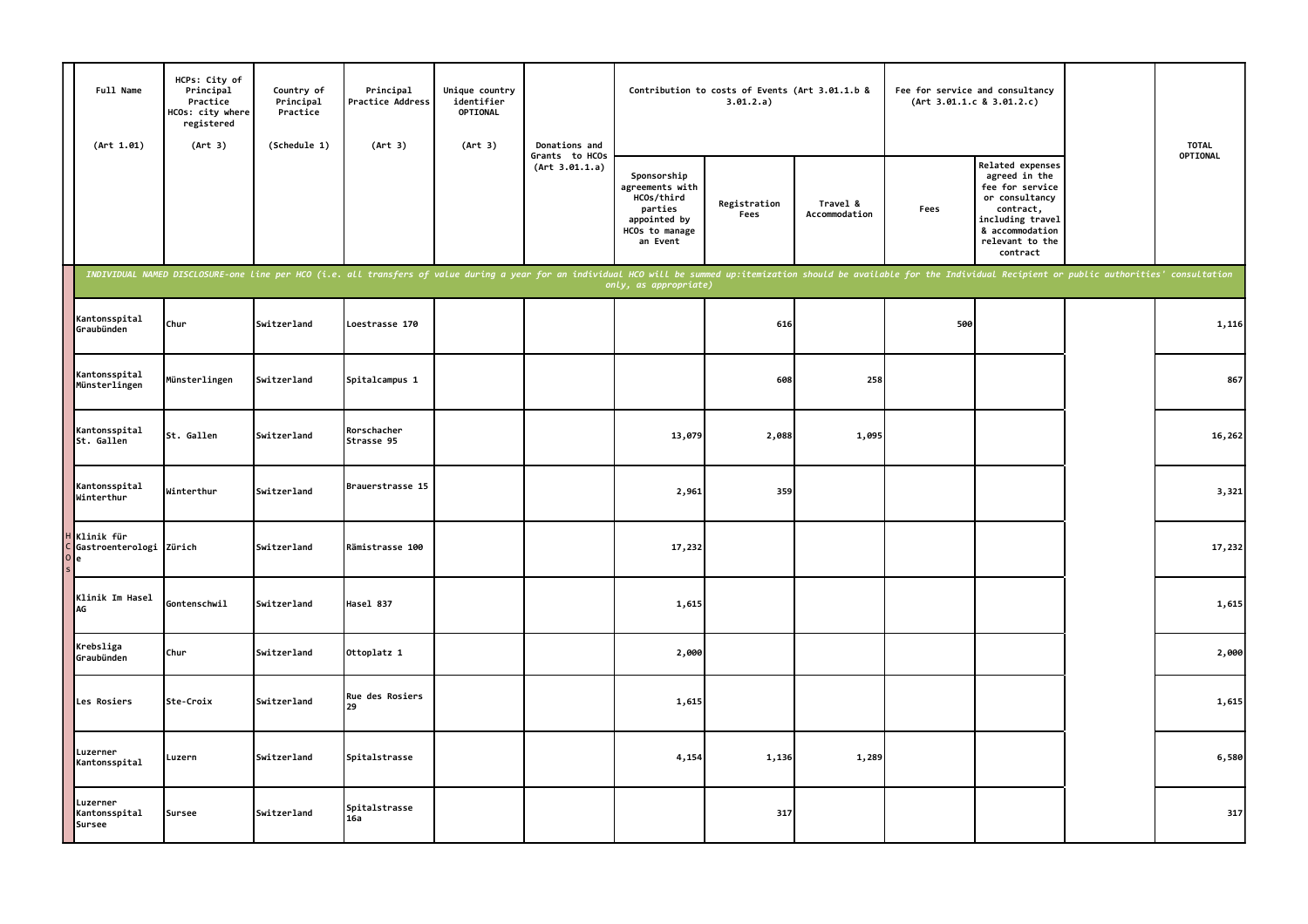| Full Name<br>(Art 1.01)               | HCPs: City of<br>Principal<br>Practice<br>HCOs: city where<br>registered<br>(Art 3) | Country of<br>Principal<br>Practice<br>(Schedule 1) | Principal<br>Practice Address<br>(Art 3)                                                                                                                                                                                       | Unique country<br>identifier<br>OPTIONAL<br>(Art 3) | Donations and                    |                                                                                                       | Contribution to costs of Events (Art 3.01.1.b &<br>3.01.2.a) |                           | (Art 3.01.1.c 8 3.01.2.c) | Fee for service and consultancy                                                                                                                                  | <b>TOTAL</b> |
|---------------------------------------|-------------------------------------------------------------------------------------|-----------------------------------------------------|--------------------------------------------------------------------------------------------------------------------------------------------------------------------------------------------------------------------------------|-----------------------------------------------------|----------------------------------|-------------------------------------------------------------------------------------------------------|--------------------------------------------------------------|---------------------------|---------------------------|------------------------------------------------------------------------------------------------------------------------------------------------------------------|--------------|
|                                       |                                                                                     |                                                     |                                                                                                                                                                                                                                |                                                     | Grants to HCOs<br>(Art 3.01.1.a) | Sponsorship<br>agreements with<br>HCOs/third<br>parties<br>appointed by<br>HCOs to manage<br>an Event | Registration<br>Fees                                         | Travel &<br>Accommodation | Fees                      | <b>Related expenses</b><br>agreed in the<br>fee for service<br>or consultancy<br>contract,<br>including travel<br>& accommodation<br>relevant to the<br>contract | OPTIONAL     |
|                                       |                                                                                     |                                                     | INDIVIDUAL NAMED DISCLOSURE-one line per HCO (i.e. all transfers of value during a year for an individual HCO will be summed up:itemization should be available for the Individual Recipient or public authorities' consultati |                                                     |                                  | only, as appropriate)                                                                                 |                                                              |                           |                           |                                                                                                                                                                  |              |
| Mediscience GmbH                      | Küssnacht am<br>Rigi                                                                | Switzerland                                         | Bahnhofstrasse<br>17                                                                                                                                                                                                           |                                                     |                                  | 10,770                                                                                                |                                                              |                           |                           |                                                                                                                                                                  | 10,770       |
| Onkologiepflege<br>Schweiz            | Kleinandelfingen Switzerland                                                        |                                                     | Hirstigstrasse<br>113                                                                                                                                                                                                          |                                                     |                                  | 8,135                                                                                                 |                                                              |                           |                           |                                                                                                                                                                  | 8,135        |
| Onkozentrum<br>Hirslanden             | Zürich                                                                              | Switzerland                                         | Witellikerstrass<br>e 40                                                                                                                                                                                                       |                                                     |                                  |                                                                                                       |                                                              |                           | 1,200                     |                                                                                                                                                                  | 1,200        |
| Pierre Michetti<br>Academic           | Cully                                                                               | Switzerland                                         | Chemin Des<br>Colombaires 16                                                                                                                                                                                                   |                                                     |                                  |                                                                                                       |                                                              |                           | 2,100                     |                                                                                                                                                                  | 2,100        |
| Privatklinik<br>Meiringen             | Meiringen                                                                           | Switzerland                                         | Willigen                                                                                                                                                                                                                       |                                                     |                                  | 6,250                                                                                                 |                                                              |                           |                           |                                                                                                                                                                  | 6,250        |
| Psychiatrisches<br>Zentrum Herisau    | Herisau                                                                             | Switzerland                                         | Krombach 3                                                                                                                                                                                                                     |                                                     |                                  | 1,077                                                                                                 |                                                              |                           |                           |                                                                                                                                                                  | 1,077        |
| Rheuma Schweiz                        | Zürich                                                                              | Switzerland                                         | Aargauerstrasse<br>250                                                                                                                                                                                                         |                                                     |                                  | 84,364                                                                                                |                                                              |                           |                           |                                                                                                                                                                  | 84,364       |
| Réseau<br>hospitalier<br>Neuchâtelois | Neuchâtel                                                                           | Switzerland                                         | Rue de la<br>Maladière 45                                                                                                                                                                                                      |                                                     |                                  | 12,231                                                                                                | 535                                                          | 106                       |                           |                                                                                                                                                                  | 12,872       |
| SAKK<br>Koordinationszen Bern<br>trum |                                                                                     | Switzerland                                         | Effingerstrasse<br>33                                                                                                                                                                                                          |                                                     |                                  | 40,602                                                                                                |                                                              |                           |                           |                                                                                                                                                                  | 40,602       |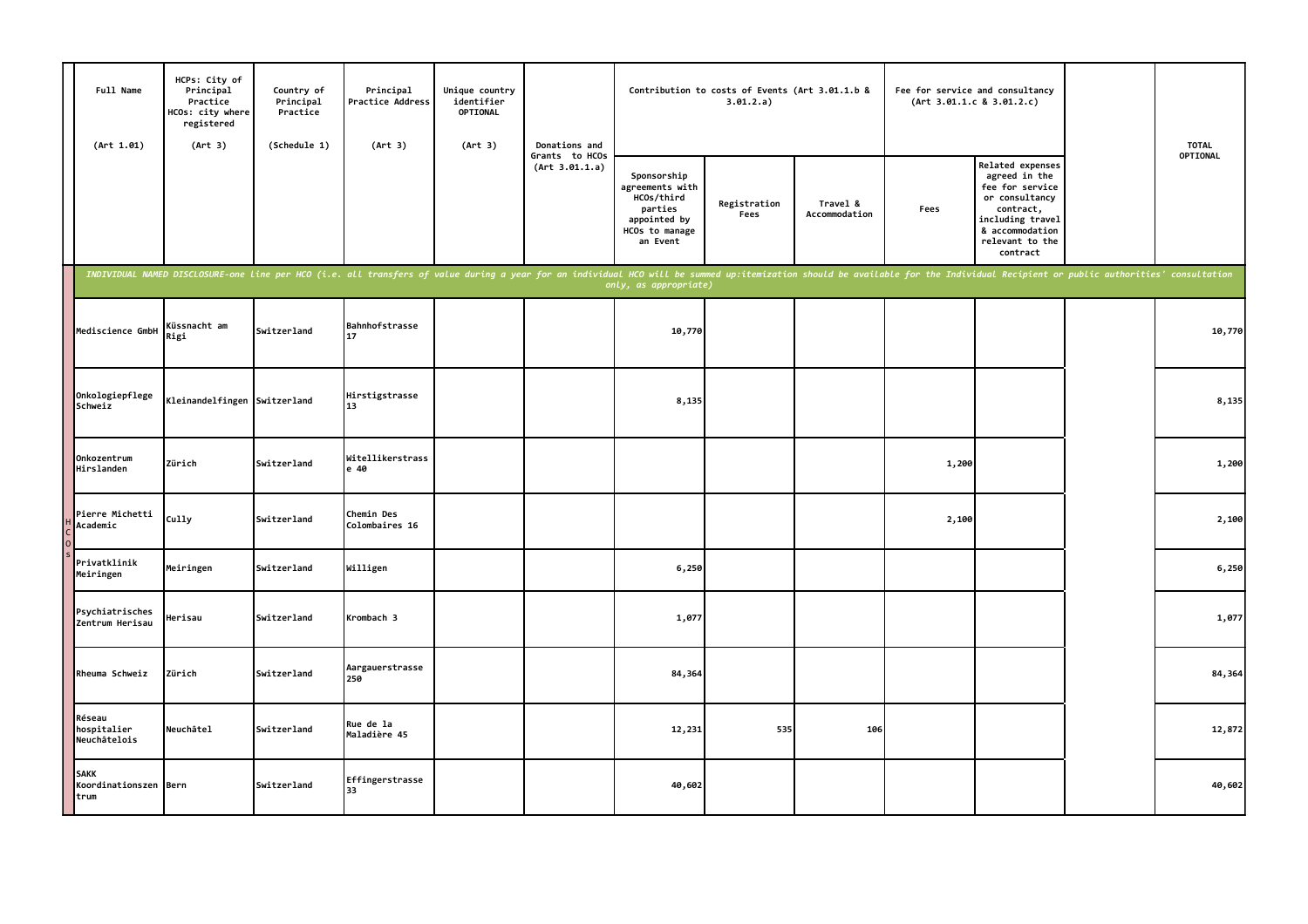| Full Name<br>(Art 1.01)                | HCPs: City of<br>Principal<br>Practice<br>HCOs: city where<br>registered<br>(Art 3) | Country of<br>Principal<br>Practice<br>(Schedule 1) | Principal<br>Unique country<br>identifier<br>Practice Address<br>OPTIONAL<br>(Art 3)<br>(Art 3)                                                                                                                                |  | Donations and                    | Contribution to costs of Events (Art 3.01.1.b &<br>3.01.2.a)                                          |                      |                           | Fee for service and consultancy<br>(Art 3.01.1.c 8 3.01.2.c) |                                                                                                                                                           | <b>TOTAL</b> |
|----------------------------------------|-------------------------------------------------------------------------------------|-----------------------------------------------------|--------------------------------------------------------------------------------------------------------------------------------------------------------------------------------------------------------------------------------|--|----------------------------------|-------------------------------------------------------------------------------------------------------|----------------------|---------------------------|--------------------------------------------------------------|-----------------------------------------------------------------------------------------------------------------------------------------------------------|--------------|
|                                        |                                                                                     |                                                     |                                                                                                                                                                                                                                |  | Grants to HCOs<br>(Art 3.01.1.a) | Sponsorship<br>agreements with<br>HCOs/third<br>parties<br>appointed by<br>HCOs to manage<br>an Event | Registration<br>Fees | Travel &<br>Accommodation | Fees                                                         | Related expenses<br>agreed in the<br>fee for service<br>or consultancy<br>contract,<br>including travel<br>& accommodation<br>relevant to the<br>contract | OPTIONAL     |
|                                        |                                                                                     |                                                     | INDIVIDUAL NAMED DISCLOSURE-one line per HCO (i.e. all transfers of value during a year for an individual HCO will be summed up:itemization should be available for the Individual Recipient or public authorities' consultati |  |                                  | only, as appropriate)                                                                                 |                      |                           |                                                              |                                                                                                                                                           |              |
| <b>SAMMSU</b>                          | <b>Basel</b>                                                                        | Switzerland                                         | Birsigstrasse 10<br>c/o Dr. med.<br>Claude<br>Scheidegger                                                                                                                                                                      |  | 40,000                           |                                                                                                       |                      |                           |                                                              |                                                                                                                                                           | 40,000       |
| Schweizerische<br>Gesells f.<br>Rheuma | Zürich                                                                              | Switzerland                                         | Josefstrasse 92                                                                                                                                                                                                                |  |                                  | 103,200                                                                                               |                      |                           |                                                              |                                                                                                                                                           | 103,200      |
| SCOM Foundation                        | Zürich                                                                              | Switzerland                                         | Aargauerstrasse<br>250                                                                                                                                                                                                         |  | 50,000                           | 67,976                                                                                                | 188                  | 60                        | 20,256                                                       |                                                                                                                                                           | 138,482      |
| C SGSH                                 | St. Gallen                                                                          | Switzerland                                         | Rohrschacherstra<br>sse 95<br>Kantonsspital<br>Haus 22                                                                                                                                                                         |  |                                  | 11,550                                                                                                |                      |                           |                                                              |                                                                                                                                                           | 11,550       |
| SGV/SSMC                               | Winterthur                                                                          | Switzerland                                         | Rudolf-Diesel-St<br>rasse 5 c/o MBC<br>Markus Bonelli<br>Consult.                                                                                                                                                              |  |                                  | 6,031                                                                                                 |                      |                           |                                                              |                                                                                                                                                           | 6,031        |
| <b>SHCV</b>                            | Zürich                                                                              | Switzerland                                         | Goldregenweg 21<br>c/o Chandra<br>Duncan                                                                                                                                                                                       |  |                                  | 11,300                                                                                                |                      |                           |                                                              |                                                                                                                                                           | 11,300       |
| Societé Suisse<br>d'infectologie       | Zürich                                                                              | Switzerland                                         | Rämistrasse 100<br>Universität<br>Zürich                                                                                                                                                                                       |  |                                  | 11,550                                                                                                |                      |                           |                                                              |                                                                                                                                                           | 11,550       |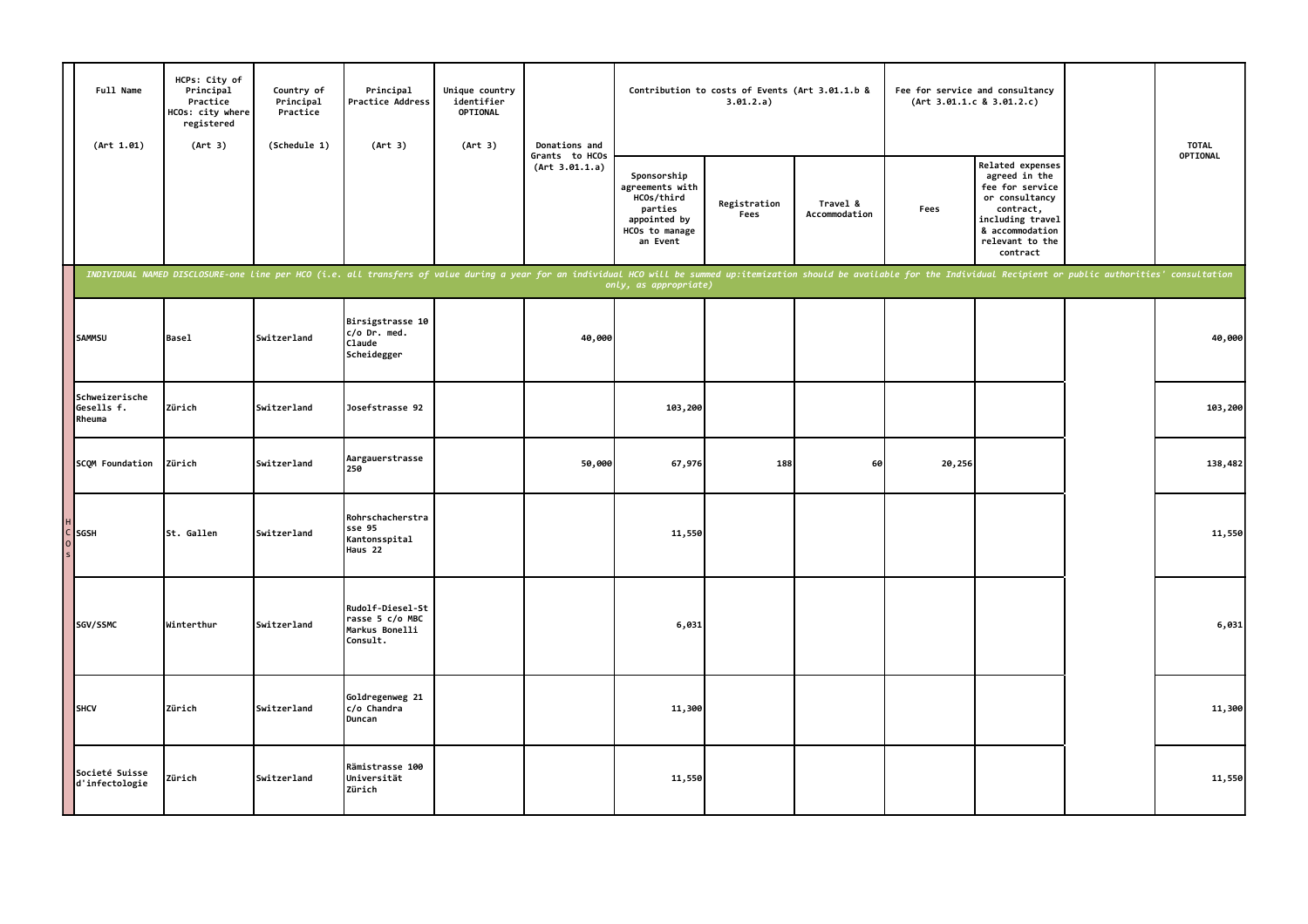| Full Name<br>(Art 1.01)             | HCPs: City of<br>Principal<br>Practice<br>HCOs: city where<br>registered<br>(Art 3) | Country of<br>Principal<br>Practice | Principal<br>(Schedule 1)<br>(Art 3)                                                                                                                                                                                           | Practice Address | Unique country<br>identifier<br>OPTIONAL<br>(Art 3) | Donations and                                                                                         | Contribution to costs of Events (Art 3.01.1.b &<br>3.01.2.a) |                           |      | Fee for service and consultancy<br>(Art 3.01.1.c 8 3.01.2.c)                                                                                              |          | <b>TOTAL</b> |
|-------------------------------------|-------------------------------------------------------------------------------------|-------------------------------------|--------------------------------------------------------------------------------------------------------------------------------------------------------------------------------------------------------------------------------|------------------|-----------------------------------------------------|-------------------------------------------------------------------------------------------------------|--------------------------------------------------------------|---------------------------|------|-----------------------------------------------------------------------------------------------------------------------------------------------------------|----------|--------------|
|                                     |                                                                                     |                                     |                                                                                                                                                                                                                                |                  | Grants to HCOs<br>(Art 3.01.1.a)                    | Sponsorship<br>agreements with<br>HCOs/third<br>parties<br>appointed by<br>HCOs to manage<br>an Event | Registration<br>Fees                                         | Travel &<br>Accommodation | Fees | Related expenses<br>agreed in the<br>fee for service<br>or consultancy<br>contract,<br>including travel<br>& accommodation<br>relevant to the<br>contract | OPTIONAL |              |
|                                     |                                                                                     |                                     | INDIVIDUAL NAMED DISCLOSURE-one line per HCO (i.e. all transfers of value during a year for an individual HCO will be summed up:itemization should be available for the Individual Recipient or public authorities' consultati |                  |                                                     | only, as appropriate)                                                                                 |                                                              |                           |      |                                                                                                                                                           |          |              |
| Solothurner<br>Spitäler AG          | Solothurn                                                                           | Switzerland                         | Schöngrünstrasse<br>36A                                                                                                                                                                                                        |                  |                                                     |                                                                                                       | 820                                                          |                           |      |                                                                                                                                                           | 820      |              |
| Spital Thurgau<br>AG                | Frauenfeld                                                                          | Switzerland                         | Waldeggstrasse<br>8a c/o Spital<br>Thurgau AG, Haus<br>Ermo                                                                                                                                                                    |                  |                                                     | 750                                                                                                   |                                                              |                           |      |                                                                                                                                                           | 750      |              |
| Spitalzentrum<br><b>Biel AG</b>     | Biel/Bienne                                                                         | Switzerland                         | Vogelsang 84                                                                                                                                                                                                                   |                  |                                                     | 1,500                                                                                                 |                                                              |                           |      |                                                                                                                                                           | 1,500    |              |
| SPOG-GOPS                           | Bern                                                                                | Switzerland                         | Effingerstrasse<br>33                                                                                                                                                                                                          |                  |                                                     | 1,580                                                                                                 |                                                              |                           |      |                                                                                                                                                           | 1,580    |              |
| Stadtspital<br>Triemli              | Zürich                                                                              | Switzerland                         | Birmensdorferstr<br>asse 497                                                                                                                                                                                                   |                  |                                                     | 7,885                                                                                                 |                                                              |                           |      |                                                                                                                                                           | 7,885    |              |
| <b>SVTM</b>                         | Bern                                                                                | Switzerland                         | Laupenstrasse 37<br>c/o Blutspende<br>SRK Schweiz                                                                                                                                                                              |                  |                                                     | 1,000                                                                                                 |                                                              |                           |      |                                                                                                                                                           | 1,000    |              |
| Swiss Academic<br>Foundation        | Bern                                                                                | Switzerland                         | Friedbühlstrasse<br>51 c/o Institut<br>für<br>Infektiologie                                                                                                                                                                    |                  |                                                     | 53,600                                                                                                |                                                              |                           |      |                                                                                                                                                           | 53,600   |              |
| Swiss Experts in<br>Viral Hepatitis | Bern                                                                                | Switzerland                         | Freiburgstrasse<br>4 Inselspital                                                                                                                                                                                               |                  | 105,000                                             | 17,500                                                                                                |                                                              |                           |      |                                                                                                                                                           | 122,500  |              |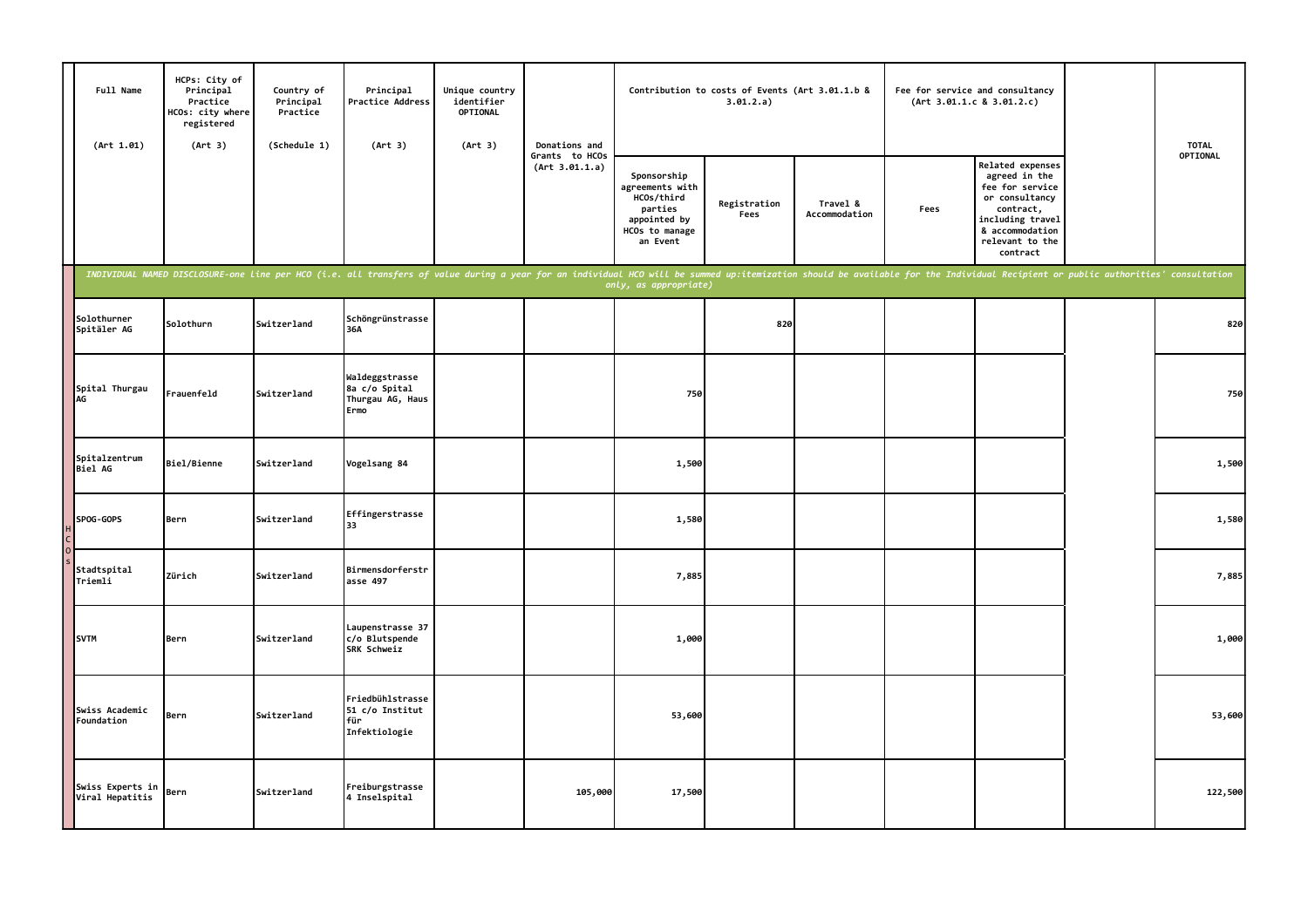| Full Name<br>(Art 1.01)                       | HCPs: City of<br>Principal<br>Practice<br>HCOs: city where<br>registered<br>(Art 3) | Country of<br>Principal<br>Practice<br>(Schedule 1) | Principal<br>Practice Address<br>(Art 3)                                                                                                                                                                                       | Unique country<br>identifier<br>OPTIONAL<br>(Art 3) | Donations and                    |                                                                                                       | Contribution to costs of Events (Art 3.01.1.b &<br>3.01.2.a) |                           |       | Fee for service and consultancy<br>(Art 3.01.1.c 8 3.01.2.c)                                                                                              | <b>TOTAL</b> |
|-----------------------------------------------|-------------------------------------------------------------------------------------|-----------------------------------------------------|--------------------------------------------------------------------------------------------------------------------------------------------------------------------------------------------------------------------------------|-----------------------------------------------------|----------------------------------|-------------------------------------------------------------------------------------------------------|--------------------------------------------------------------|---------------------------|-------|-----------------------------------------------------------------------------------------------------------------------------------------------------------|--------------|
|                                               |                                                                                     |                                                     |                                                                                                                                                                                                                                |                                                     | Grants to HCOs<br>(Art 3.01.1.a) | Sponsorship<br>agreements with<br>HCOs/third<br>parties<br>appointed by<br>HCOs to manage<br>an Event | Registration<br>Fees                                         | Travel &<br>Accommodation | Fees  | Related expenses<br>agreed in the<br>fee for service<br>or consultancy<br>contract,<br>including travel<br>& accommodation<br>relevant to the<br>contract | OPTIONAL     |
|                                               |                                                                                     |                                                     | INDIVIDUAL NAMED DISCLOSURE-one line per HCO (i.e. all transfers of value during a year for an individual HCO will be summed up:itemization should be available for the Individual Recipient or public authorities' consultati |                                                     |                                  | only, as appropriate)                                                                                 |                                                              |                           |       |                                                                                                                                                           |              |
| Swiss Hepatitis<br>C Cohort Study             | Genève                                                                              | Switzerland                                         | Rue<br>Gabrielle-Perret<br>-Gentil 4                                                                                                                                                                                           |                                                     | 40,000                           |                                                                                                       |                                                              |                           |       |                                                                                                                                                           | 40,000       |
| Swiss HIV Cohort<br>Study Research            | Lausanne                                                                            | Switzerland                                         | Pont Bessières 3<br>c/o Fiduciaire<br>Maillard SA                                                                                                                                                                              |                                                     | 100,000                          |                                                                                                       |                                                              |                           |       |                                                                                                                                                           | 100,000      |
| Swiss NASH<br>Foundation                      | Bern                                                                                | Switzerland                                         | Münzgraben 2                                                                                                                                                                                                                   |                                                     | 35,000                           |                                                                                                       |                                                              |                           |       |                                                                                                                                                           | 35,000       |
| Swiss tumor<br>institute                      | Zürich                                                                              | Switzerland                                         | Seestrasse 259                                                                                                                                                                                                                 |                                                     |                                  | 4,100                                                                                                 |                                                              |                           |       |                                                                                                                                                           | 4,100        |
| Trägerverein<br>SOHC                          | Zürich                                                                              | Switzerland                                         | Talackerstrasse<br>50 c/o<br>Reichenbach<br>Rechtsanwälte                                                                                                                                                                      |                                                     |                                  | 8,077                                                                                                 |                                                              |                           |       |                                                                                                                                                           | 8,077        |
| Universitäre<br>Psych. Kliniken<br><b>UPK</b> | <b>Basel</b>                                                                        | Switzerland                                         | Wilhelm<br>Klein-Strasse 27                                                                                                                                                                                                    |                                                     |                                  | 3,877                                                                                                 |                                                              |                           |       |                                                                                                                                                           | 3,877        |
| Universitätsspit<br>al Basel                  | <b>Basel</b>                                                                        | Switzerland                                         | Spitalstrasse 21                                                                                                                                                                                                               |                                                     |                                  | 5,577                                                                                                 | 2,369                                                        | 3,776                     | 7,215 | 74                                                                                                                                                        | 19,011       |
| UniversitätsSpit<br>al Zürich                 | Zürich                                                                              | Switzerland                                         | Rämistrasse 100                                                                                                                                                                                                                |                                                     |                                  | 4,077                                                                                                 | 931                                                          | 10,095                    |       |                                                                                                                                                           | 15,103       |
|                                               |                                                                                     |                                                     |                                                                                                                                                                                                                                |                                                     |                                  |                                                                                                       |                                                              |                           |       |                                                                                                                                                           |              |

L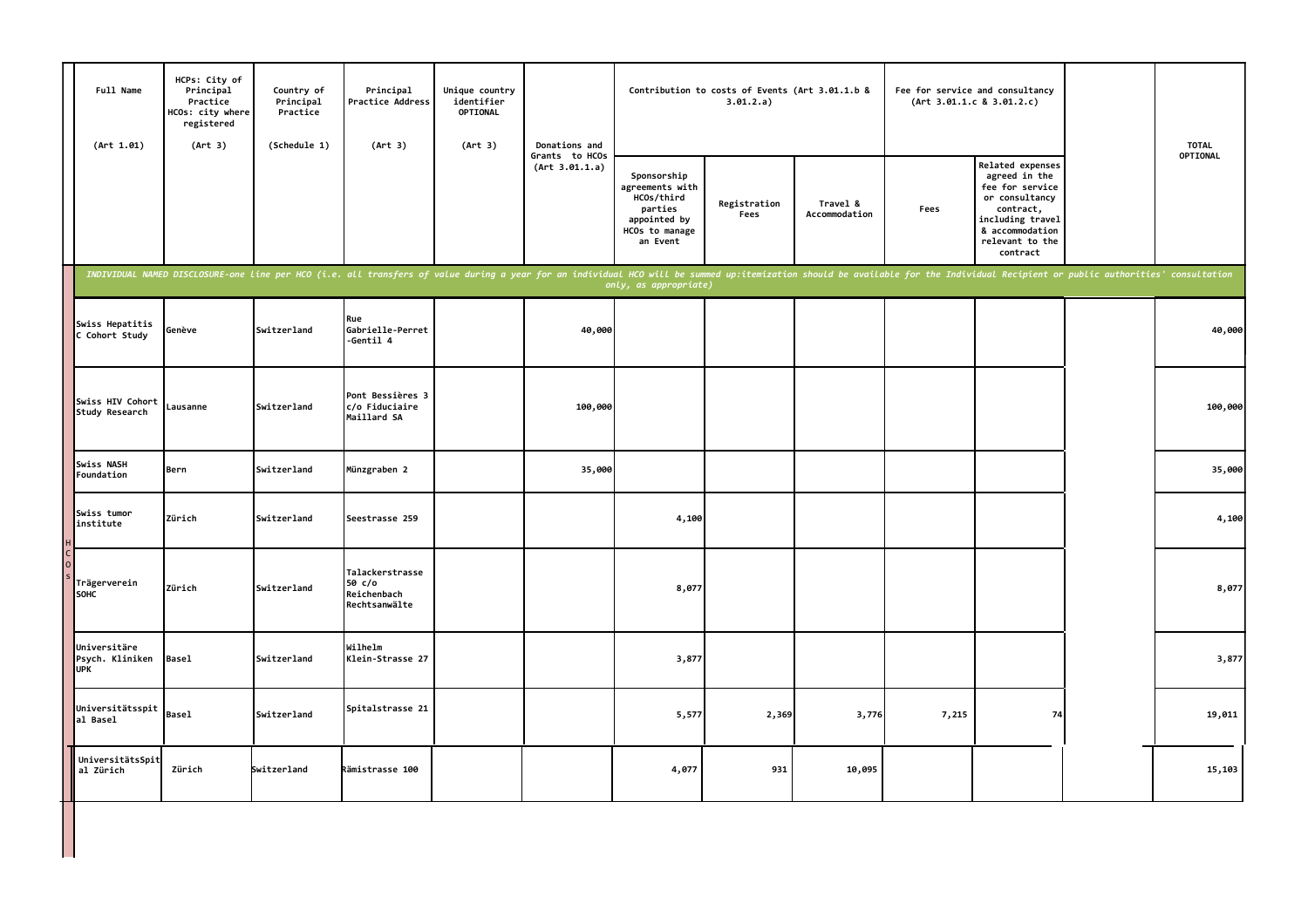|                                                                                                                              | Full Name<br>(Art 1.01)                    | HCPs: City of<br>Principal<br>Practice<br>HCOs: city where<br>registered<br>(Art 3) | Country of<br>Principal<br>Practice<br>(Schedule 1) | Principal<br><b>Practice Address</b><br>(Art 3)                                                                                                                                                                                | Unique country<br>identifier<br><b>OPTIONAL</b><br>(Art 3) | Donations and                    |                                                                                                          | Contribution to costs of Events (Art 3.01.1.b &<br>3.01.2.a) |                           | Fee for service and consultancy<br>(Art 3.01.1.c 8 3.01.2.c) |                                                                                                                                                           | <b>TOTAL</b> |
|------------------------------------------------------------------------------------------------------------------------------|--------------------------------------------|-------------------------------------------------------------------------------------|-----------------------------------------------------|--------------------------------------------------------------------------------------------------------------------------------------------------------------------------------------------------------------------------------|------------------------------------------------------------|----------------------------------|----------------------------------------------------------------------------------------------------------|--------------------------------------------------------------|---------------------------|--------------------------------------------------------------|-----------------------------------------------------------------------------------------------------------------------------------------------------------|--------------|
|                                                                                                                              |                                            |                                                                                     |                                                     |                                                                                                                                                                                                                                |                                                            | Grants to HCOs<br>(Art 3.01.1.a) | Sponsorship<br>agreements with<br>HCOs/third<br>parties<br>appointed by<br>HCOs to manage<br>an Event    | Registration<br>Fees                                         | Travel &<br>Accommodation | Fees                                                         | Related expenses<br>agreed in the<br>fee for service<br>or consultancy<br>contract,<br>including travel<br>& accommodation<br>relevant to the<br>contract | OPTIONAL     |
|                                                                                                                              |                                            |                                                                                     |                                                     | INDIVIDUAL NAMED DISCLOSURE-one line per HCO (i.e. all transfers of value during a year for an individual HCO will be summed up:itemization should be available for the Individual Recipient or public authorities' consultati |                                                            |                                  | only, as appropriate)                                                                                    |                                                              |                           |                                                              |                                                                                                                                                           |              |
|                                                                                                                              | Zentrum für<br>Suchtmedizin<br><b>GmbH</b> | <b>Basel</b>                                                                        | <b>Switzerland</b>                                  | Haltingerstrasse<br>165                                                                                                                                                                                                        |                                                            |                                  | 15,000                                                                                                   |                                                              |                           |                                                              |                                                                                                                                                           | 15,000       |
|                                                                                                                              |                                            |                                                                                     |                                                     |                                                                                                                                                                                                                                |                                                            |                                  | OTHER, NOT INCLUDED ABOVE-where information cannot be disclosed on an individual basis for legal reasons |                                                              |                           |                                                              |                                                                                                                                                           |              |
| O Aggregate amount attributable to transfers of value to such Recipients - Art 3.02                                          |                                            |                                                                                     |                                                     |                                                                                                                                                                                                                                |                                                            |                                  |                                                                                                          |                                                              |                           |                                                              |                                                                                                                                                           |              |
| Number of Recipients in aggregate disclosure - Art 3.02                                                                      |                                            |                                                                                     |                                                     |                                                                                                                                                                                                                                |                                                            |                                  |                                                                                                          |                                                              |                           |                                                              |                                                                                                                                                           |              |
| % of the number of Recipients included in the aggregate disclosure in the total number<br>of Recipients disclosed - Art 3.02 |                                            |                                                                                     |                                                     |                                                                                                                                                                                                                                |                                                            |                                  |                                                                                                          |                                                              |                           |                                                              |                                                                                                                                                           | N/A          |